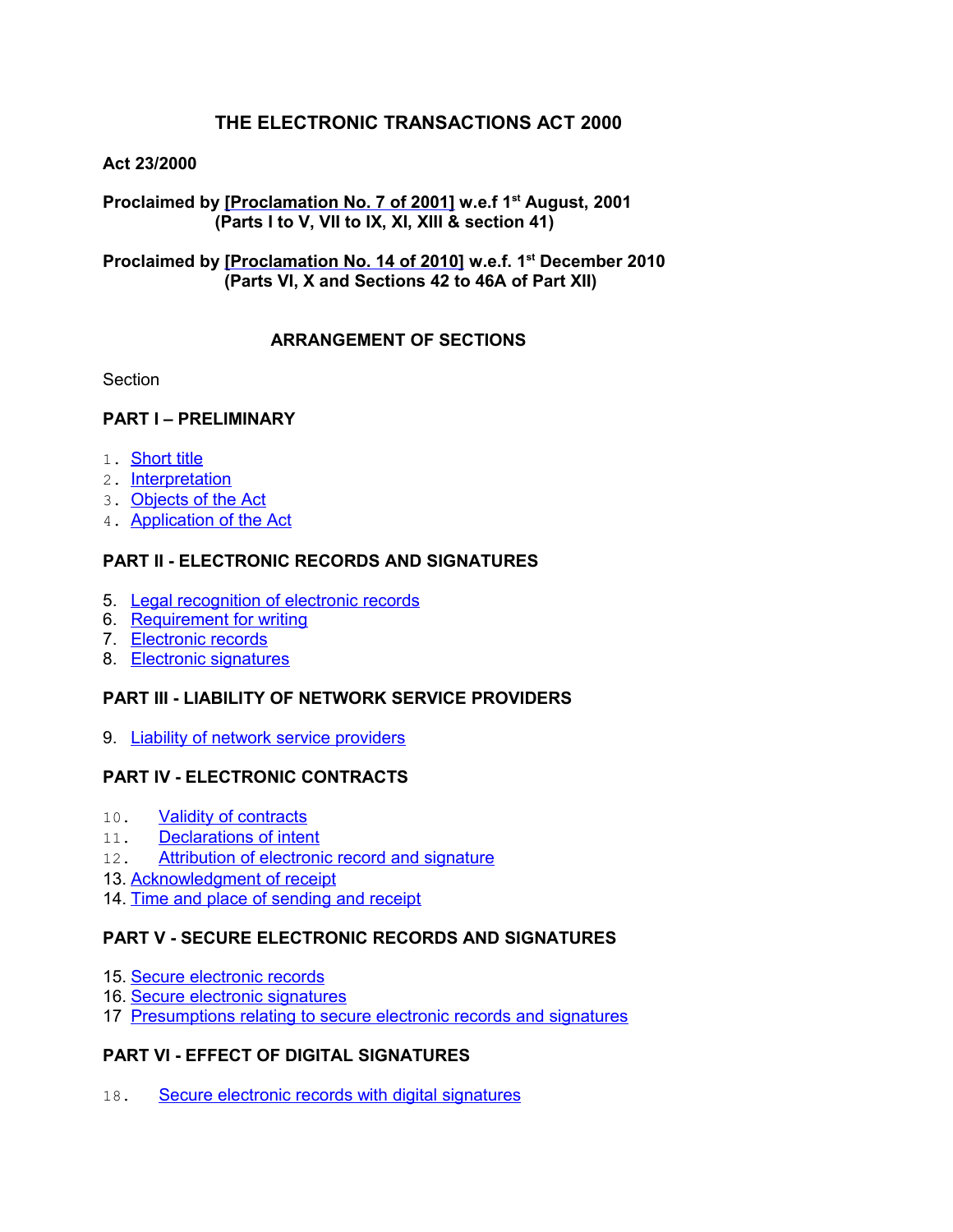- 19. [Secure digital signatures](#page-13-3)
- 20. [Presumptions regarding certificates](#page-13-2)
- 21. [Unreliable digital signatures](#page-13-1)

# **PART VII - OBLIGATIONS RELATING TO DIGITAL SIGNATURES**

- 22. [Reliance on certificates](#page-14-3)
- 23. [Prerequisites to publication of certificates](#page-14-2)

# **PART VIII - OBLIGATIONS OF CERTIFICATION AUTHORITIES**

- 24. [Trustworthy system](#page-14-1)
- 25. [Disclosure](#page-14-0)
- 26. **[Issuing of certificate](#page-15-0)**
- 27. [Representations on issue of certificate](#page-16-2)
- 28. [Suspension of certificate](#page-16-1)
- 29. [Revocation of certificate](#page-16-0)
- 30. [Revocation without subscriber's consent](#page-17-3)
- 31. [Notice of suspension](#page-17-2)
- 32. [Notice of revocation](#page-17-1)

# **PART IX - OBLIGATIONS OF SUBSCRIBERS**

- 33. [Generating key pair](#page-17-0)
- 34. [Acceptance of certificate](#page-18-3)
- 35. [Control of private key](#page-18-2)
- 36. [Initiating suspension or revocation](#page-18-1)

# **PART X - REGULATION OF CERTIFICATION AUTHORITIES**

- 37. [Controller of Certification Authorities](#page-18-0)
- 38. [Recommended reliance limit](#page-19-2)
- 39. [Liability limits for licensed certification authorities](#page-19-1)

# **PART XI - PUBLIC SECTOR USE OF ELECTRONIC RECORDS AND SIGNATURES**

40. [Acceptance of electronic filing and issue of documents](#page-19-0)

# **PART XII – ADMINISTRATION**

- 41. [Confidentiality](#page-20-0)
- 42. [Authorised officer](#page-21-3)
- 43. [Directions by Controller](#page-21-2)
- 44. [Production of documents and data](#page-21-1)
- 45. [Power of access to computers and data](#page-21-0)
- 46. [Warrant to search and seize](#page-22-0)

[46A. Police assistance](#page-23-0) – **Added by [\[Act No. 7 of 2009\]](http://www.gov.mu/scourt/doc/showDoc.do?dk=Act%20No.%207%20of%202009&dt=A)**

**PART XIII - MISCELLANEOUS**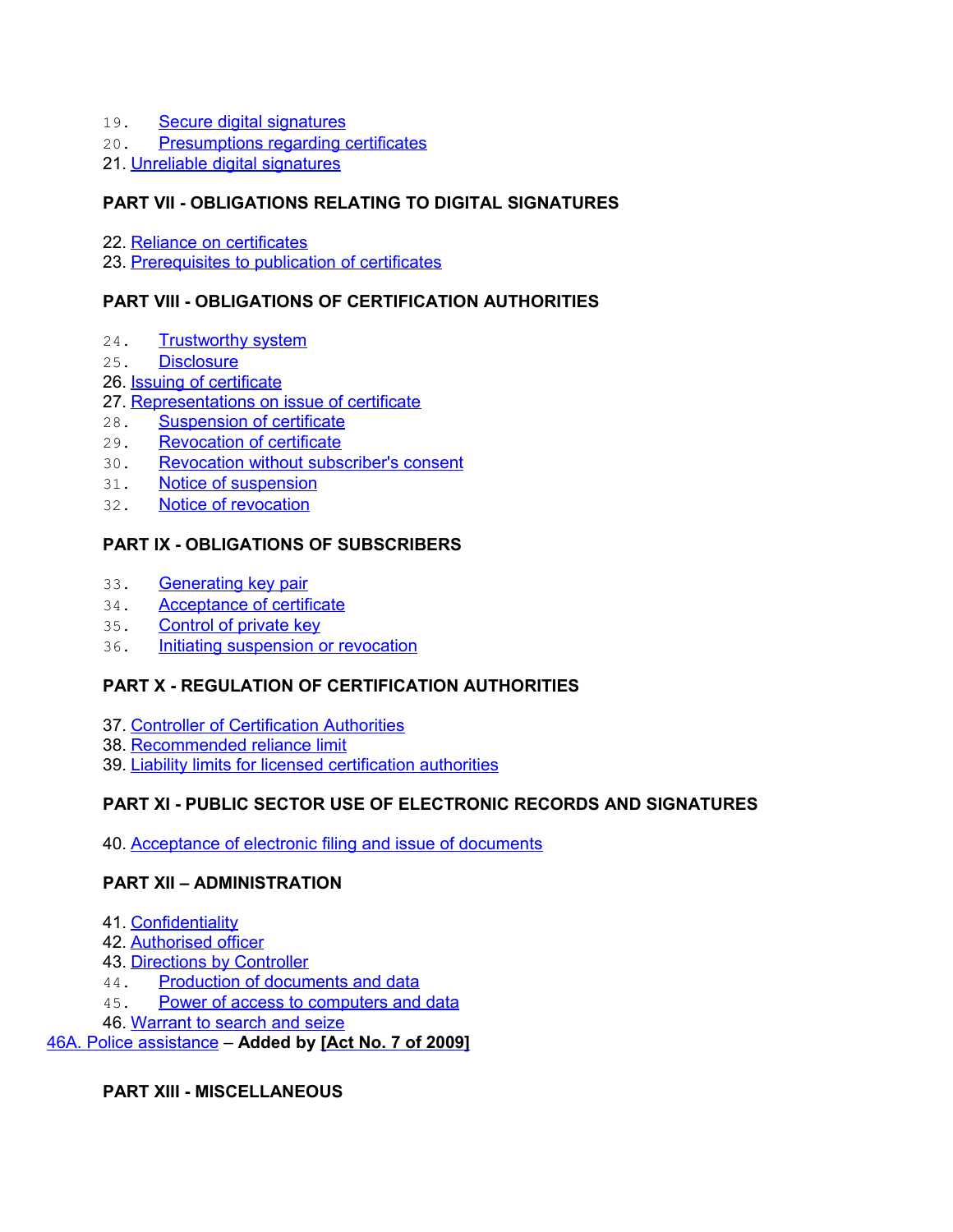47. [Offences](#page-23-1)

- 48. [Consent of Director of Public Prosecutions](#page-24-2)
- 49. [Jurisdiction](#page-24-1)
- 50. [Regulations](#page-24-0)
- 51. [Transitional provision](#page-25-1)
- 52. [Consequential amendments](#page-25-0)
- 53. [Commencement](#page-26-0)

An Act

To provide for an appropriate legal framework to facilitate electronic transactions and communications by regulating electronic records and electronic signatures and the security thereof

ENACTED by the Parliament of Mauritius, as follows –

#### PART I – PRELIMINARY

#### **1. Short title**

<span id="page-2-1"></span><span id="page-2-0"></span>This Act may be cited as the Electronic Transactions Act 2000.

#### **2. Interpretation**

In this Act -

"asymmetric cryptosystem 'means a system capable of generating a secure key pair, consisting of a private key for creating a digital signature, and a public key to verify the digital signature;

"authorised officer" means the person designated as such under section 25 of the

Information and Communication Technologies Act;

# **Amended by [Act No. 7 of 2009]**

"automated transaction" means a transaction conducted or performed, in whole or in part, by electronic means or electronic records, in which the acts or records of one or both parties are not reviewed by an individual in the ordinary course in forming a contract, performing under an existing contract, or for filling an obligation required by the transaction;

"certificate" means a record issued by a certification authority for the purpose of supporting digital signatures which purports to confirm the identity or other significant characteristics, of the person who holds a particular key pair;

"certification authority" means a person duly authorised under this Act to issue a certificate;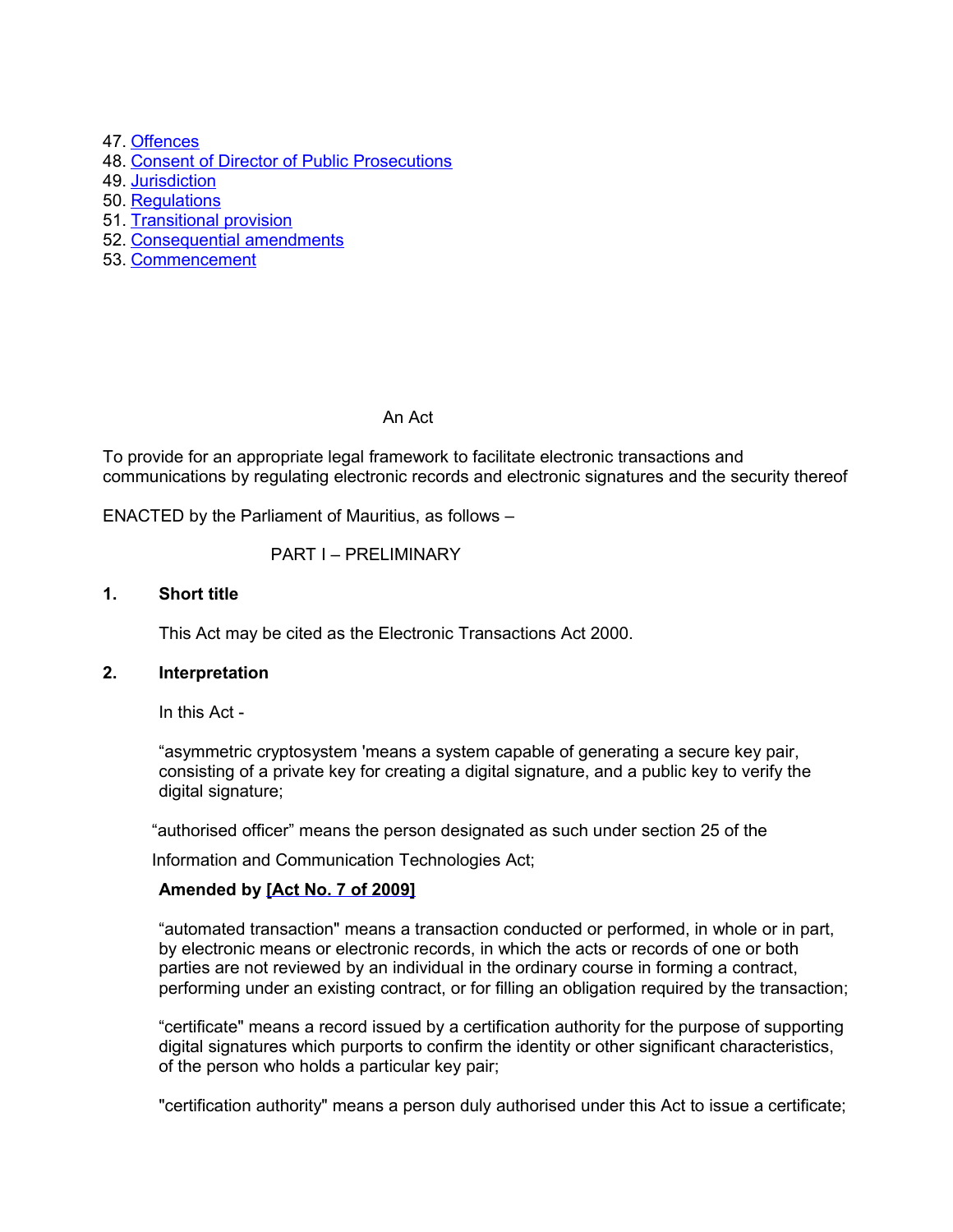"certification practice statement" means a statement issued by a certification authority to specify the practices that the certification authority employs in issuing certificates;

"Controller" means the Controller of Certification Authorities referred to in section 37;

#### **Amended by [Act No. 7 of 2009]**

"correspond", in relation to a private key or public key, means to belong to the same key pair;

"digital signature" -

- (a) means an electronic signature consisting of a transformation of an electronic record using an asymmetric cryptosystem such that a person having the initial untransformed electronic record and the signer's public key can accurately be determined-
	- (i) whether the transformation was created using, the private key that corresponds to the signer's public key; and
	- (ii) whether the, initial electronic record has been altered since the transformation was made; and
- (b) includes voice recognition features, digital fingerprinting or such other biotechnology features or process, as may be prescribed;

"electronic" means relating to technology having electrical, digital, magnetic, wireless, optical, electromagnetic, or similar capabilities;

"electronic agent" means a computer programme or an electronic or other automated means used to initiate an action or response to electronic records or performances in whole or in part without review or action by an individual;

"electronic record" means a record created, generated, sent, communicated, received or stored by electronic means;

"electronic signature" means an electronic sound, symbol, or process attached to or logically associated with an electronic record and executed or adopted by a person with the intent to sign the electronic record;

"ICT Authority" means the Information and Communication Technologies Authority

established under the Information and Communication Technologies Act;

#### **Added by [Act No. 7 of 2009]**

"information" 'means data, text, images, sounds, codes, computer programmes, software, databases, or the like;

"information processing system" means an electronic system for creating, generating, sending, receiving, storing, displaying, or processing information;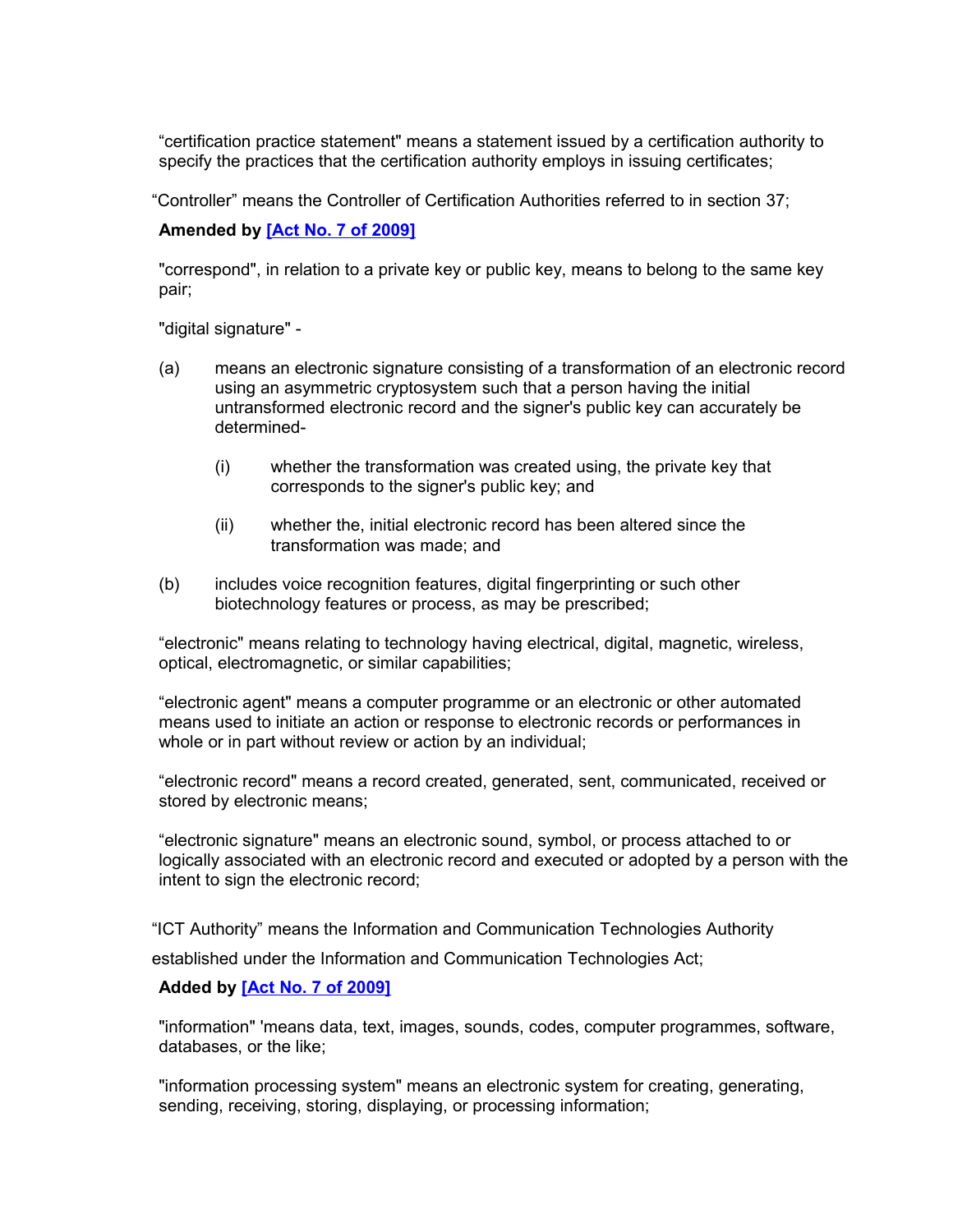"key pair", in an asymmetric cryptosystem, means a private key and its mathematically related public key, having the property that the public key can verify a digital signature that the private key creates;

"licensed certification authority" means a certification authority licensed by the Controller;

"Minister" means the Minister to whom responsibility for the subject of Information Technology is assigned;

private key" means the key of a key pair used to create a digital signature;

public key" means the key of a key pair used to verify a digital signature;

"public sector agency" includes any Ministry or Government Department, local authority or statutory body;

"record" means information that is inscribed, stored or otherwise fixed on a tangible medium or that is stored in an electronic or other medium and is retrievable in perceivable form;

"repository" means a system for storing and retrieving certificates or other information relevant to certificates;

"security procedure" means a procedure for the purpose of –

- (a) verifying that an electronic record is that of a specific person; or
- (b) detecting error or alteration in the communication, content or storage of an electronic record since a specific point in time,

which may require the use of algorithms or codes, identifying words or numbers, encryption, answerback or acknowledgment procedures, or similar security devices;

"subscriber" means a person who is the subject named or identified in a certificate issued to him and who holds a privatekey that corresponds to a public key listed in that certificate;

"transaction" means an action or set of actions relating to the conduct, of business, commercial, or public sector activities and occurring between 2 or more persons;

"trustworthy system" means computer hardware, software, and procedures that -

- (a) are reasonably secure from intrusion or misuse;
- (b) provide a reasonable level of availability, reliability and correct operation;
- (c) are reasonably suitable for performing their intended functions; and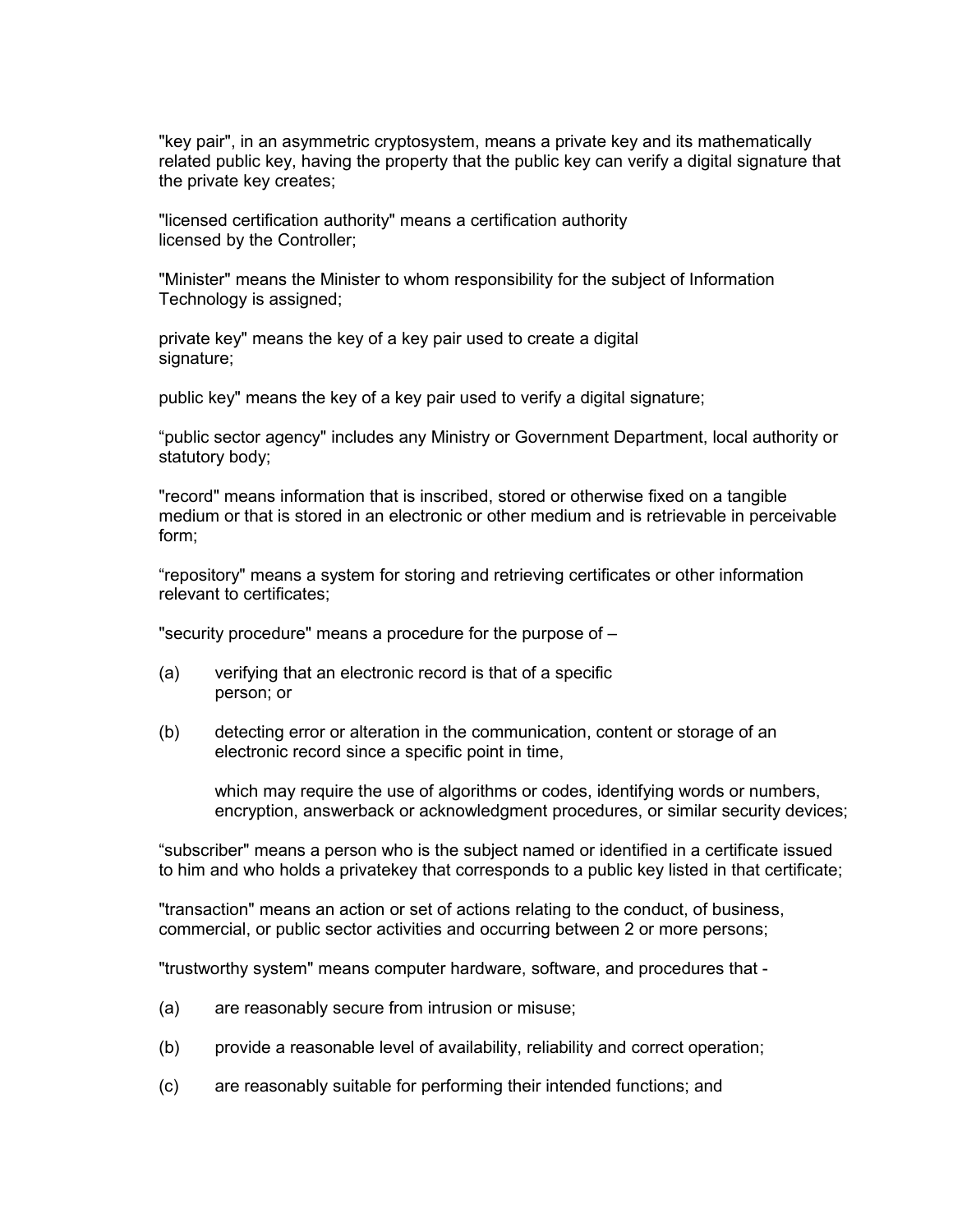(d) adhere to generally accepted security procedures;

"verify a digital signature", in relation to a given digital signature, record and public key, means to determine accurately -

- (a) that the digital signature was created using the private key corresponding to the public key listed in the certificate; and
- (b) that the record has not been altered since its digital signature was created.

# **Amended by [Act No. 7 of 2009]**

#### **3. Objects of the Act**

<span id="page-5-1"></span>The objects of this Act are to -

- (a) establish the legal infrastructure necessary to implement secure electronic commerce and to remove uncertainties over writing and signature requirements;
- (b) regulate electronic commerce and other electronic transactions by means of secure and reliable electronic-records;
- (c) provide for electronic filing of documents with public sector agencies and promote efficient delivery of public sector services by means of reliable electronic records;
- (d) foster the development of electronic commerce through the use of electronic signatures-,
- (e) establish the authenticity and integrity of correspondence in any electronic medium;
- (f) help establish uniformity of rules, regulations and standards regarding the authentication and integrity of electronic records;
- (g) prevent the incidence of forged electronic records and fraud in electronic commerce and other electronic transactions; and
- (h) promote public confidence in the integrity and reliability of electronic records and electronic commerce.

# **4. Application of the Act**

- <span id="page-5-0"></span>(1) Subject to subsections (2) and (3), this Act shall apply to electronic records and electronic signatures relating to a transaction or an automated transaction.
- (2) Parts II and IV shall not apply to any enactment requiring writing or signatures in writing in -
	- (a) the creation or execution of a will;
	- (b) a negotiable instrument;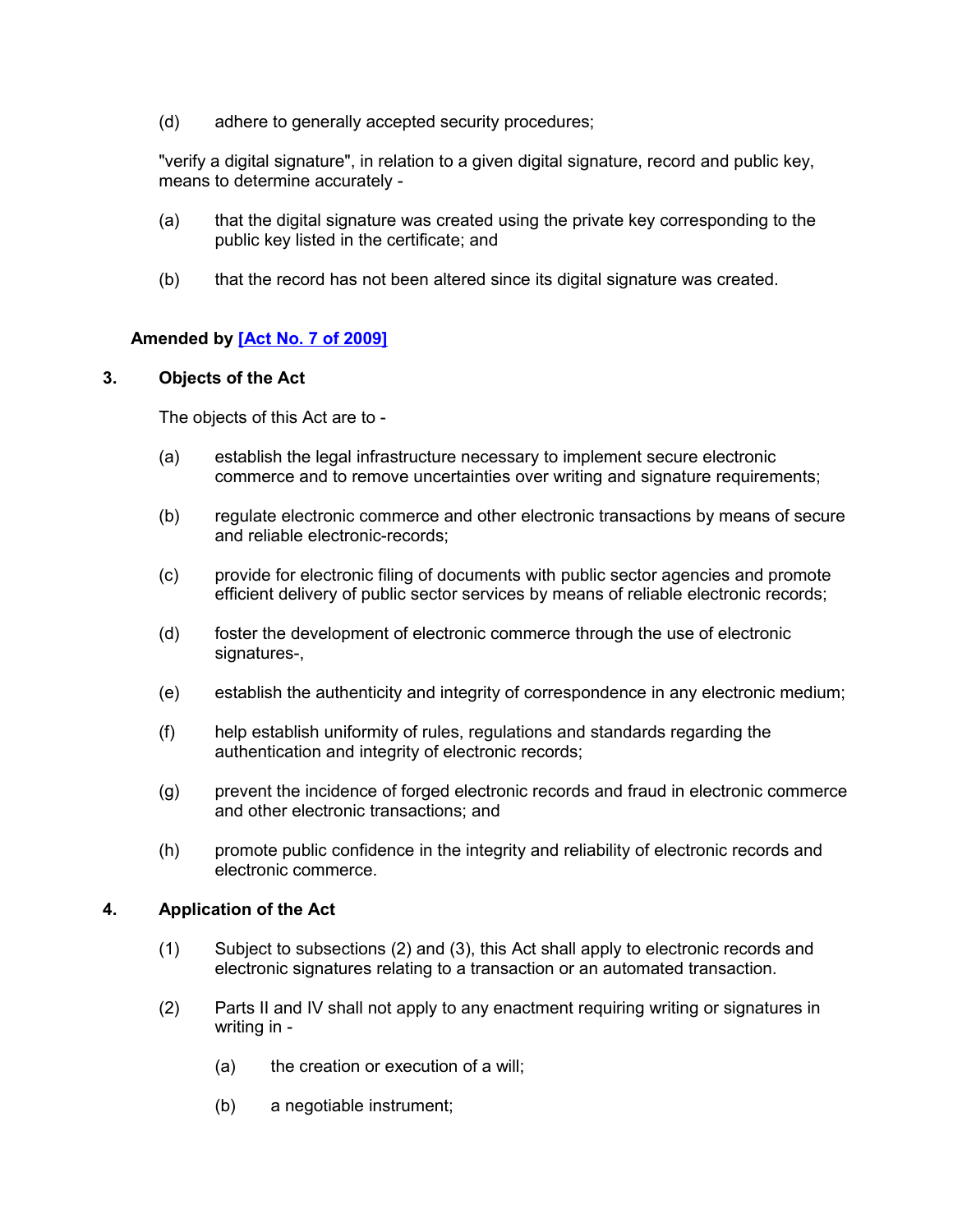- (c) a power of attorney;
- (d) a contract for the sale or other disposition of immovable property, or any interest in such property;
- (e) the conveyance of immovable property or the transfer of any interest in immovable property;
- (f) a document of title; or
- (g) such other document or instrument as may be prescribed.
- (3) Any provision of Part II or IV may be varied by agreement between the parties involved in creating, generating, sending, receiving, storing or otherwise processing or using electronic records.

# **PART II - ELECTRONIC RECORDS AND SIGNATURES**

#### **5**. **Legal recognition of electronic records**

<span id="page-6-2"></span>No record or signature shall be denied legal effect, validity or enforceability solely on the ground that it is in electronic form.

#### **6. Requirement for writing**

<span id="page-6-1"></span>Where an enactment requires any information or record to be in writing, that requirement shall be satisfied by an electronic record where the information contained therein is accessible so as to be usable for subsequent reference.

#### **7. Electronic records**

- <span id="page-6-0"></span>(1) Where an enactment requires that records, documents or information be kept, that requirement shall be satisfied where the records, documents of information are kept in the form of an electronic record in accordance with this section.
- (2) An electronic record shall be kept
	- (a) so that the information contained therein remains accessible so as to be usable for subsequent reference;
	- (b) in the format in which it was originally generated, sent or received, or in a format which can be demonstrated to represent accurately the information originally generated, sent or received;
	- (c) so that such information, if any, as enables the identification of the origin and destination of the electronic record and the date and time when it was sent or received, is preserved; and
	- (d) so that the consent of the public sector agency which has supervision over the requirement for the keeping of such records is obtained.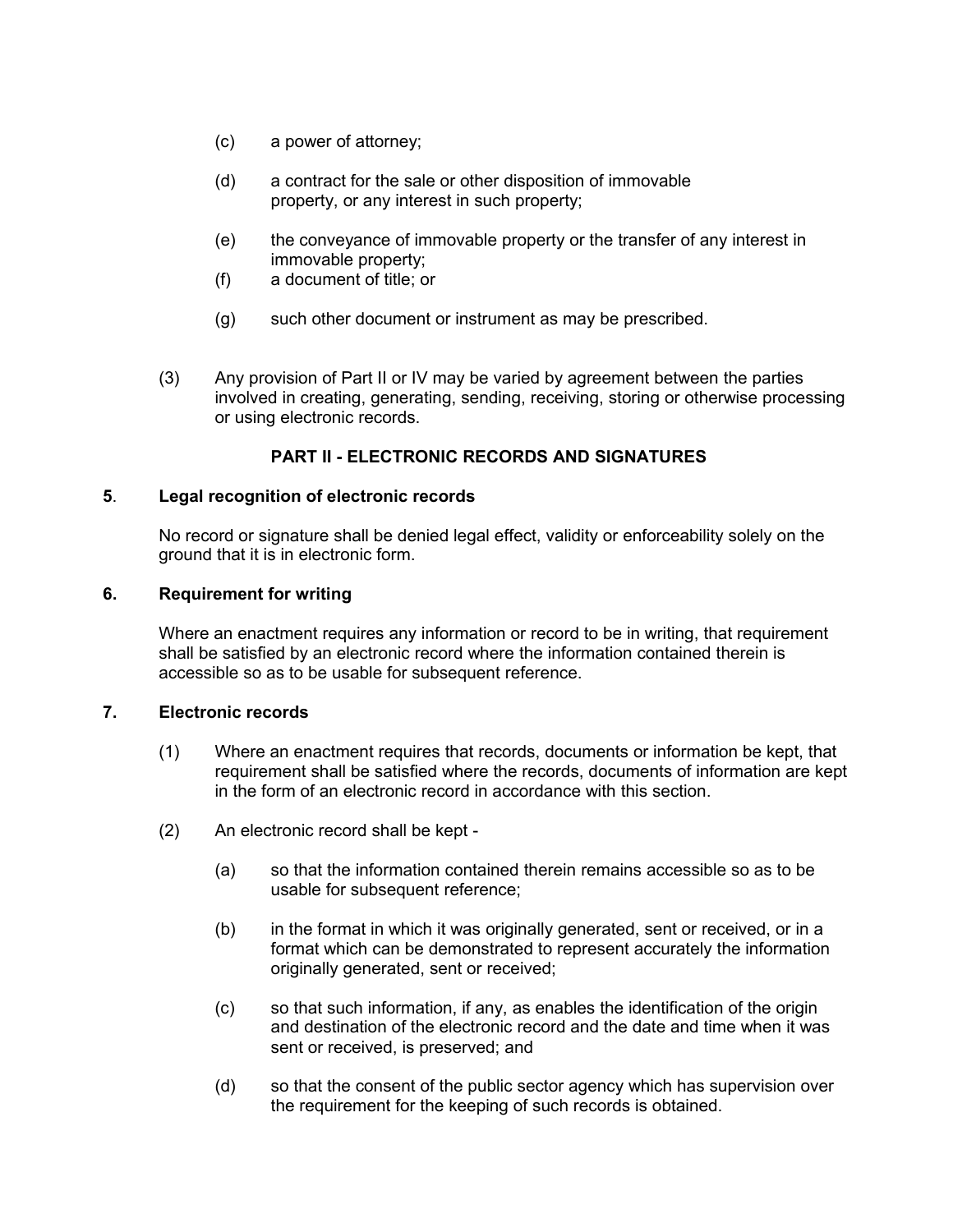- (3) An obligation to keep records, documents or information in accordance with subsection (2)(c) shall not extend to any information necessarily and automatically generated solely for the purpose of enabling a record to be sent or received.
- (4) A person may satisfy the requirements referred to in subsection (2) by using the services of any other person.
- (5) Nothing in this section shall
	- (a) apply to an enactment which expressly provides for the keeping of records, documents or information in the form of an electronic record; or
	- (b) preclude any public sector agency from specifying additional requirements for the retention of electronic records that are subject to the supervision of the public sector agency.

#### **8. Electronic signatures**

<span id="page-7-1"></span>Where any enactment requires a signature, or provides for certain consequences if a document is not signed, an electronic signature shall satisfy that requirement.

# **PART III - LIABILITY OF NETWORK SERVICE PROVIDERS**

#### **9. Liability of network service providers**

- <span id="page-7-0"></span>(1) Subject to subsection (2), a network service provider shall not be subject to any civil or criminal liability in respect of third-party material in the form of an electronic record to which he merely provides access where such liability is limited to -
	- (a) the making, publication, dissemination or distribution of such materials or any statement made in such material; or
	- (b) the infringement of any right subsisting in or in relation to such material.
- (2) Nothing in this section shall affect
	- (a) an obligation founded on contract;
	- (b) the obligation of 'a network service provider as such under a licensing or other regulatory regime established under any enactment; or
	- (c) any obligation imposed under any enactment or by a Court to remove, block or deny access to any material.
- (3) For the purposes of this section -

"provide access", in relation to third-party material -

(a) means provide the necessary technical means by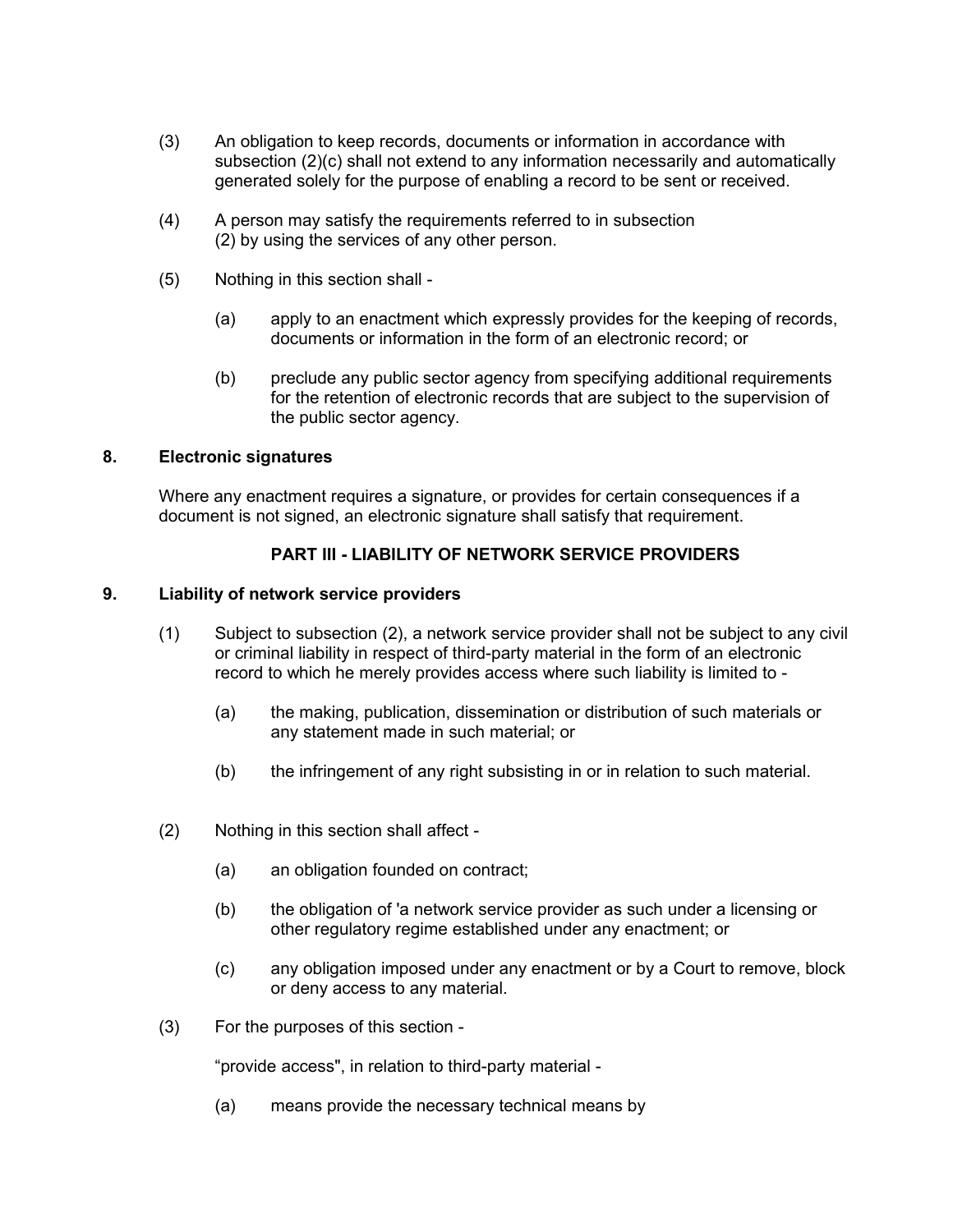which third-party material may be accessed; and

(b) includes the automatic and temporary storage of the third-party material for the purpose of providing access;

"third-party", in relation to a network service provider, means a person over whom the provider has no effective control

#### **PART IV - ELECTRONIC CONTRACTS**

#### **10. Validity of contracts**

<span id="page-8-2"></span>No contract shall be denied legal effect, validity or enforceability solely on the ground that an electronic record was used in its formation.

#### **11. Declarations of intent**

<span id="page-8-1"></span>No declaration of intent or other similar statement between the originator and the addressee of an electronic record shall be denied legal effect, validity or enforceability solely on the ground that it is in the form of an electronic record.

#### **12. Attribution of electronic record and signature**

- <span id="page-8-0"></span>(1) An electronic record or electronic signature shall be attributable to a person where it was the act of that person.
- (2) The act of a person referred to in subsection (1) may be shown in the manner set out in this section which includes the proper application of any security procedure to determine the person to whom the electronic record or electronic signature is attributable.
- (3) An electronic record shall be deemed to be that of the originator where it was sent
	- (a) by a person who had the authority to act on behalf of the originator in respect of that electronic record; or
	- (b) by an information processing system programmed by or on behalf of the originator to, operate automatically.
- (4) Subject to subsection (5), an addressee is entitled to regard an electronic record as being that of the originator and to act on t at assumption where –
	- (a) in order to ascertain whether the electronic record was that of the originator, the addressee properly applied a procedure previously agreed to by the originator for that purpose; or
	- (b) the data message as received by the addressee resulted from the actions of a person whose relationship with the originator or with any agent of the originator enabled that person to gain access to a method used by the originator to identify an electronic record as its own.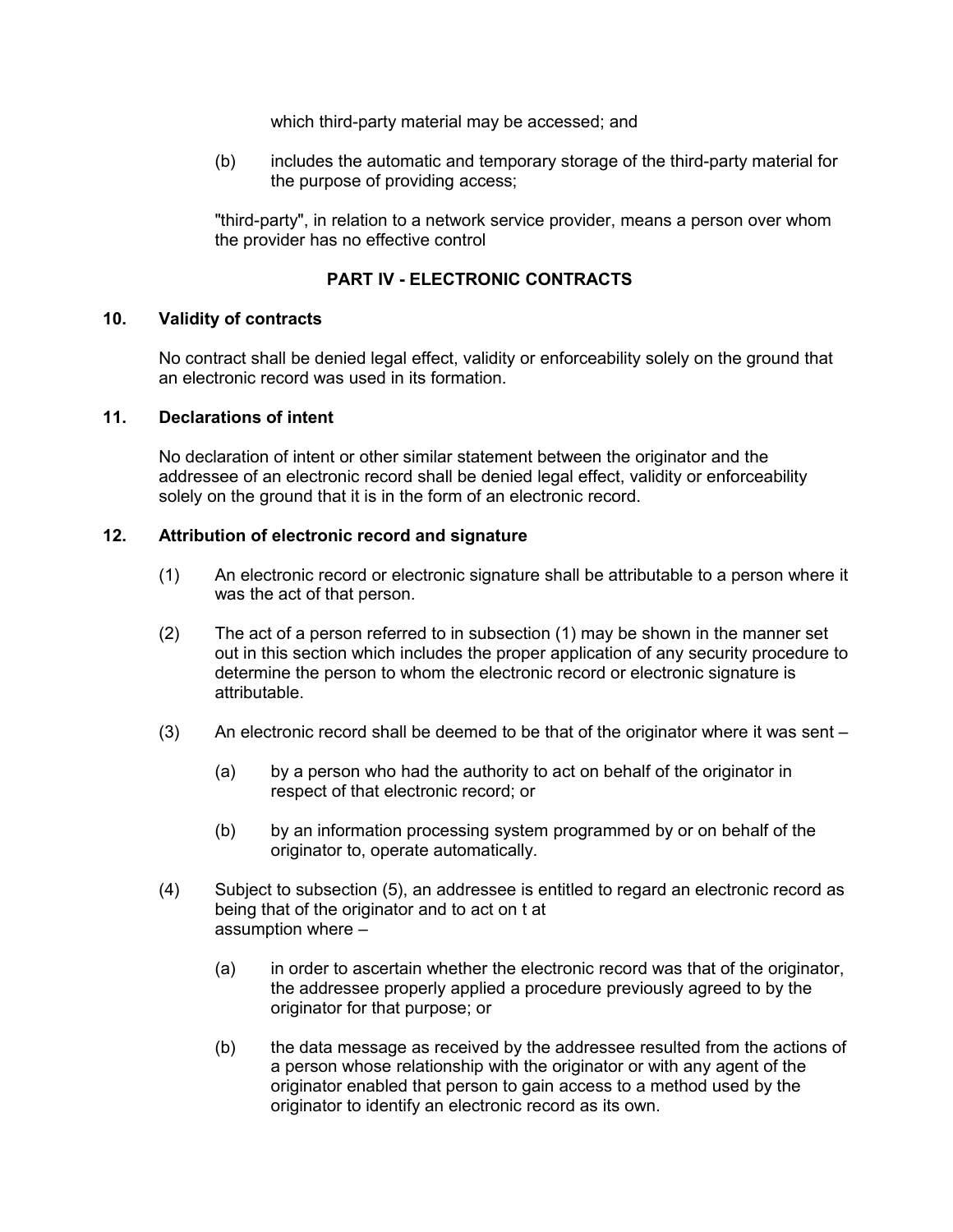- (5) Subsection (4) shall not apply
	- (a) from the time when the addressee has both received notice from the originator that the electronic record is not that of the originator, and had reasonable time to act accordingly;
	- (b) in a case referred to in subsection  $(4)(b)$ , at any time when the addresses knew or ought to have known, had it exercised reasonable care or used any agreed procedure, that the electronic record was not that of the originator; or
	- (c) where, in all the circumstances of the case, there are reasonable grounds for the addressee to regard the electronic record as that of the originator or to act on that assumption.
- (6) Subject to subsection (7), where an electronic record is that of the originator or is deemed to be that of the originator, or where the addressee is entitled to act on that assumption, the addressee shall be entitled to regard the electronic record received as being what the originator intended to send, and to act on that assumption.
- (7) The addressee shall not be entitled to regard the electronic record received as being what the originator intended to send where the addressee knew or ought to have known, had the addressee exercised reasonable care or used any agreed procedure, that the transmission resulted in any error in the electronic record or received.
- (8) The addressee shall be entitled to regard each electronic received as a separate electronic record and to act on that assumption, except to the extent that the addressee duplicates another electronic record and the addressee knew or ought to have known, had the addressee exercised reasonable care or used any agreed procedure, that the electronic record was a duplicate.

# **13. Acknowledgment of receipt**

- <span id="page-9-0"></span>(1) Subsections (2), (3) and (4) shall apply where, on or before sending an electronic record, or by means of that electronic record, the originator has requested or has agreed with the addressee that the receipt of the electronic record be acknowledged.
- (2) Where the originator has not agreed with the addressee that the acknowledgment be given in a particular form or by a particular method, an acknowledgment may be given by -
	- (a) any communication by the addressee, automated or otherwise; or
	- (b) any conduct of the addressee, sufficient to indicate to the originator that the electronic record has been received.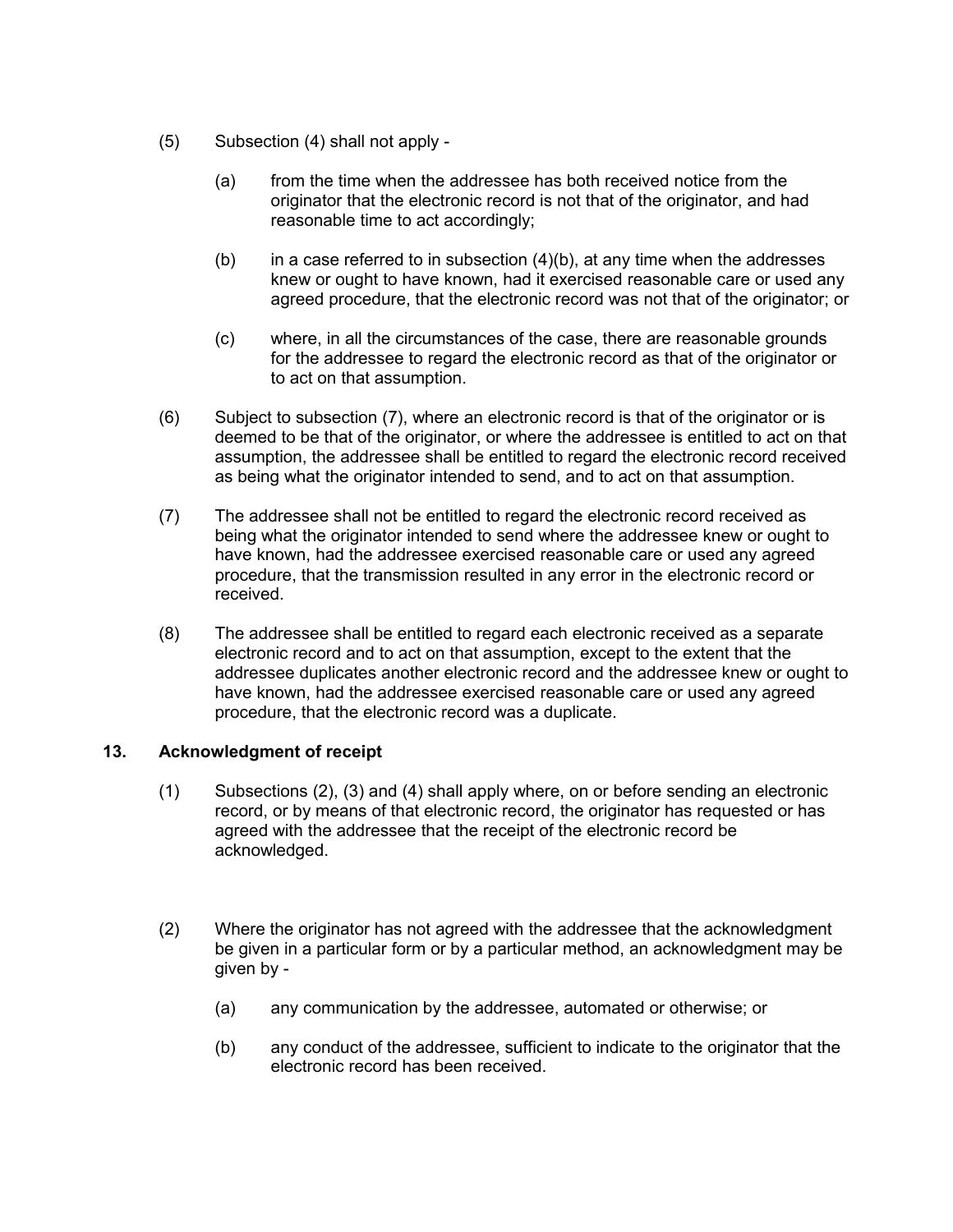- (3) Where the originator has stated that an electronic record is conditional on receipt of the acknowledgment, the electronic record shall be treated as though it had never been sent, until the acknowledgment is received.
- (4) Where the originator has not stated that an electronic record is conditional on receipt of the acknowledgment, and the acknowledgment has not been received b the originator within the time specified or agreed or, where no time has been specified or agreed within a reasonable time, the originator -
	- (a) may give notice to the addressee stating that no acknowledgment has been received and specifying a reasonable time by which the acknowledgment must be received; and
	- (b) where the acknowledgment is not received within the time specified in paragraph (a), may, upon notice to the addressee, treat the electronic record as though it has never been sent or exercise any other rights it may have.
- (5) Where the originator receives the addressee's acknowledgment of receipt, it is presumed, unless evidence to the contrary is adduced, that the related electronic record was received by the addressee, but that presumption does not imply that the content of the electronic record corresponds to the content of the record received.
- (6) Where the received acknowledgment states that the related electronic record met technical requirements, either agreed upon or set forth in applicable standards, it is presumed, unless evidence to the contrary is adduced, that those requirements have been met.
- (7) Except in so far as it relates to the sending or receipt of the electronic record, this Part is not intended to deal with the legal consequences that may flow either from that electronic record or from the acknowledgment of its receipt.

# **14. Time and place of sending and receipt**

- <span id="page-10-0"></span>(1) Unless otherwise agreed between the originator and the addressee, an electronic record is sent when it enters an information processing system outside the control of the originator or the person who sent the electronic record on behalf of the originator.
- (2) Unless otherwise agreed between the originator and the addressee, the time of receipt of an electronic record shall –
	- (a) where the addressee has designated an information processing system for the purpose of receiving an electronic record, occur -
		- (i) at the time when the electronic record enters the designated information processing system; or
		- (ii) where the electronic record is sent to an information processing system of the addressee that is not the designated information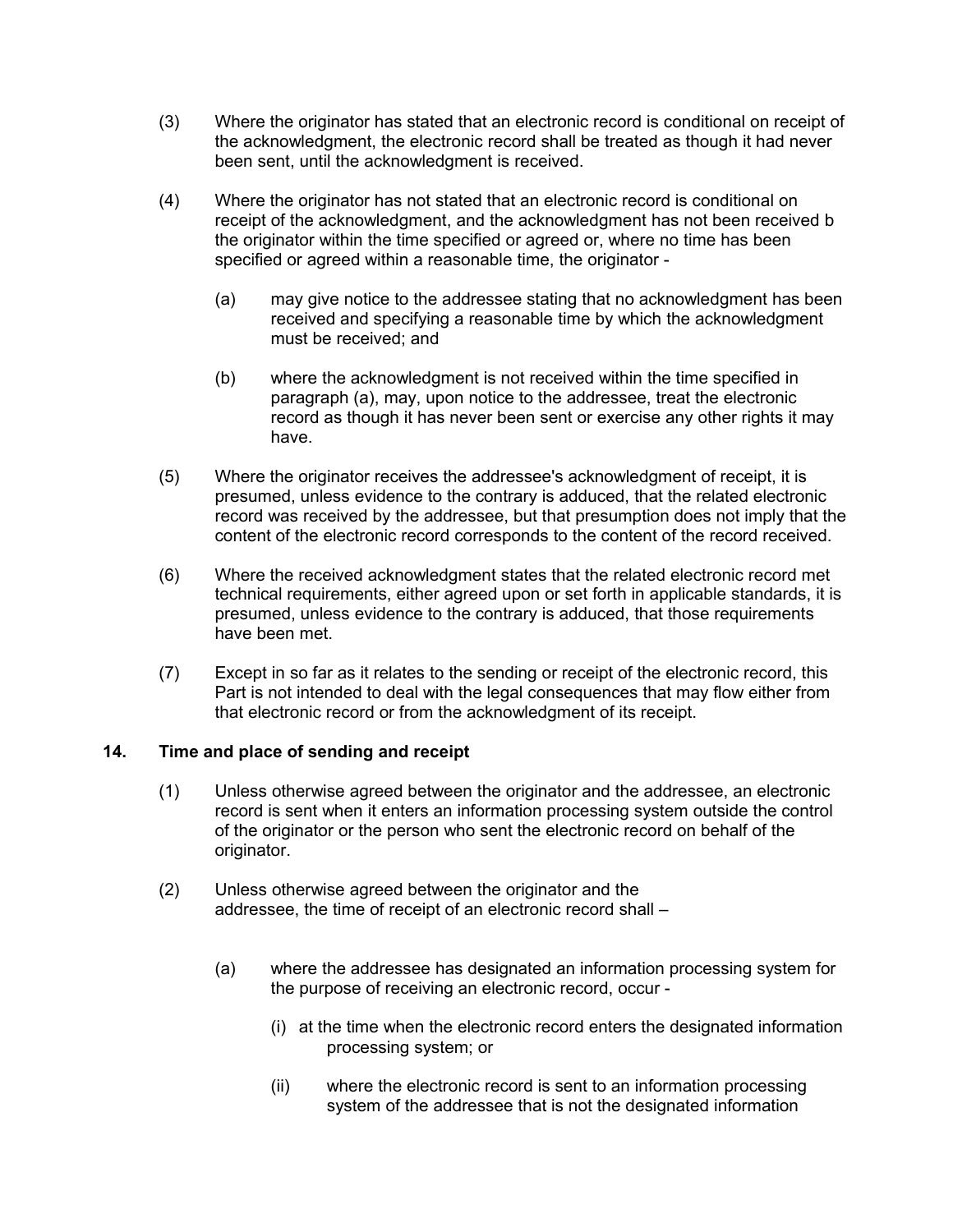processing system, at the time when the electronic record is retrieved by the addressee; or

- (b) where the addressee has not designated an information processing system, occur when the electronic record enters an information processing system that the addressee uses for the purpose of receiving electronic records or information of the type sent from which the addressee is able to retrieve the electronic record or information.
- (3) Subsection (2) shall apply notwithstanding that the place where the information processing system is located may be different from the place where the electronic record is deemed to be received under subsection (4).
- (4) Unless otherwise agreed between the originator and the addressee, an electronic record is deemed to be sent from the place where the originator has his place of business, and is deemed to be received at the p lace where the addressee has his place of business.
- (5) For the purposes of this section
	- (a) where the originator or the addressee has more than one place of business, the place of business is that which has the closest relationship to the underlying transaction or, where there is no underlying transaction, the principal place of business;
	- (b) where the originator or the addressee does not have a place of business, reference is to be made to the usual place of residence; and
	- (c) "usual place of residence", in relation to a body corporate, means the place where it is incorporated or otherwise legally registered.

# **PART V - SECURE ELECTRONIC RECORDS AND SIGNATURES**

#### **15. Secure electronic records**

- <span id="page-11-0"></span>(1) Where a prescribed security procedure, or a commercially reasonable security procedure agreed to by the parties involved, has been properly applied to an electronic record to verify that the electronic record has not been altered since a specified point in time, the record shall be treated as a secure electronic record from such specified point in time to the time of verification.
- (2) For the purposes, of this section and section 16, whether a security procedure is commercially reasonable shall be determined having regard to the purposes of the procedure and the commercial circumstances at the time the procedure was used, including -
	- (a) the nature of the transaction;
	- (b) the sophistication of the parties;
	- (c) the volume of similar transactions engaged in by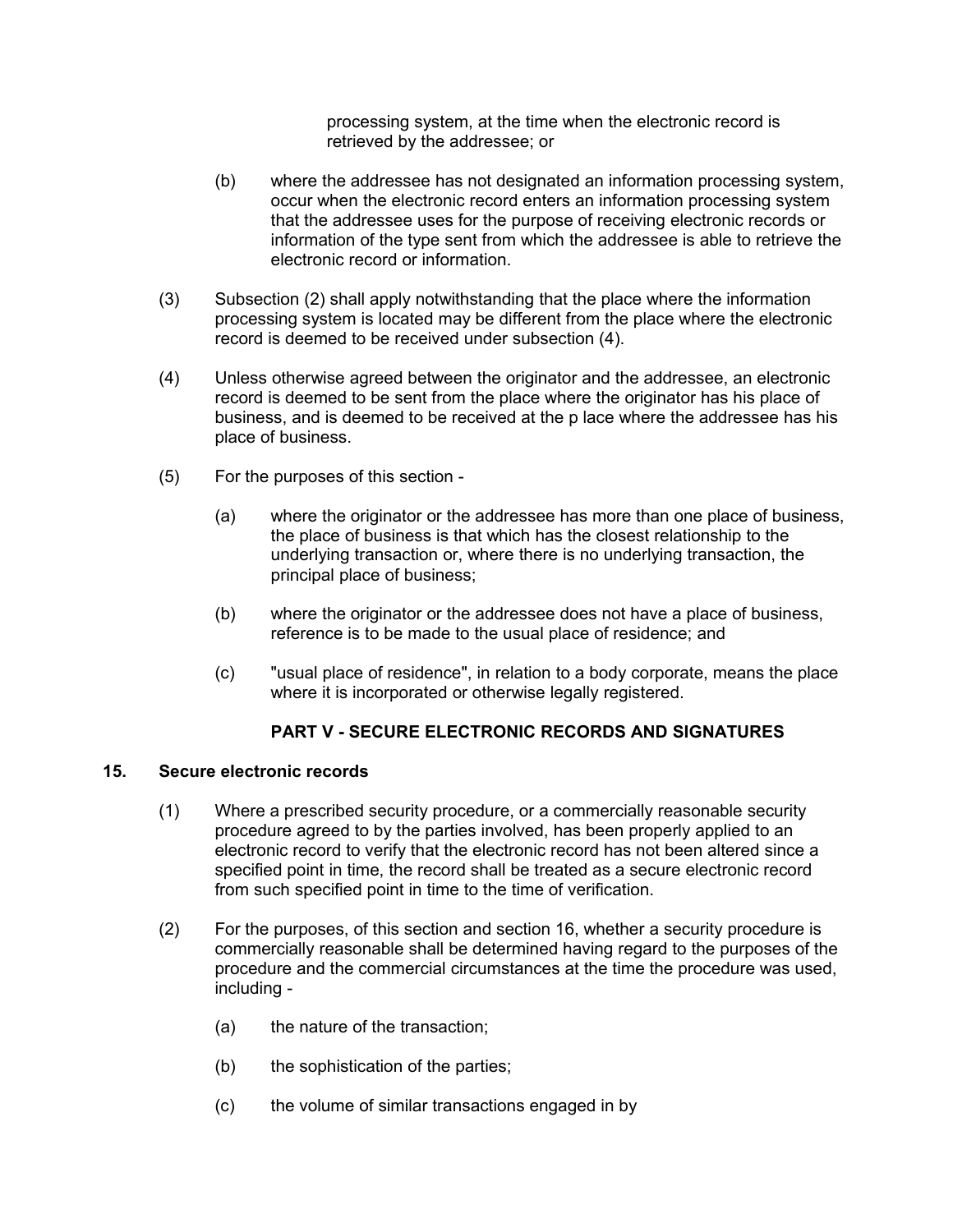either or all parties;

- (d) the availability of alternatives offered to but rejected by any party;
- (e) the cost of alternative procedures; and
- (f) the procedures in general use for similar types of transactions.

#### **16. Secure electronic signatures**

<span id="page-12-1"></span>Where, in the application of a prescribed security procedure or a commercially reasonable security procedure agreed to by the parties involved, it can be verified that an electronic signature was, at the time it was made -

- (a) unique to the person using it;
- (b) capable of identifying such person;
- (c) created in a manner or using a means under the sole control of the person using it; and
- (d) linked to the electronic record to which it relates in a manner such that had the record been changed, the electronic signature would be invalidated,

the signature shall be treated as a secure electronic signature.

# **17. Presumptions relating to secure electronic records and signatures**

- <span id="page-12-0"></span>(1) In any proceedings involving a secure electronic record, it shall be presumed, unless evidence to the contrary is adduced, that the secure electronic record has not been altered since the specific point in time to which the secure status relates.
- (2) In any proceedings involving a secure electronic signature, it shall be presumed, unless evidence to the contrary is adduced, that -
	- (a) the secure electronic signature is the signature of the person to whom it correlates; and
	- (b) the secure electronic signature was affixed by that person with the intention of signing or approving the electronic record.
- (3) In the absence of a secure electronic record or a secure electronic signature, nothing in this Part shall create any presumption relating to the authenticity and integrity of the electronic record or an electronic signature.
- (4) For the purposes of this section -

"secure electronic record" means an electronic record treated as a secure electronic record by virtue of section 15 or 18;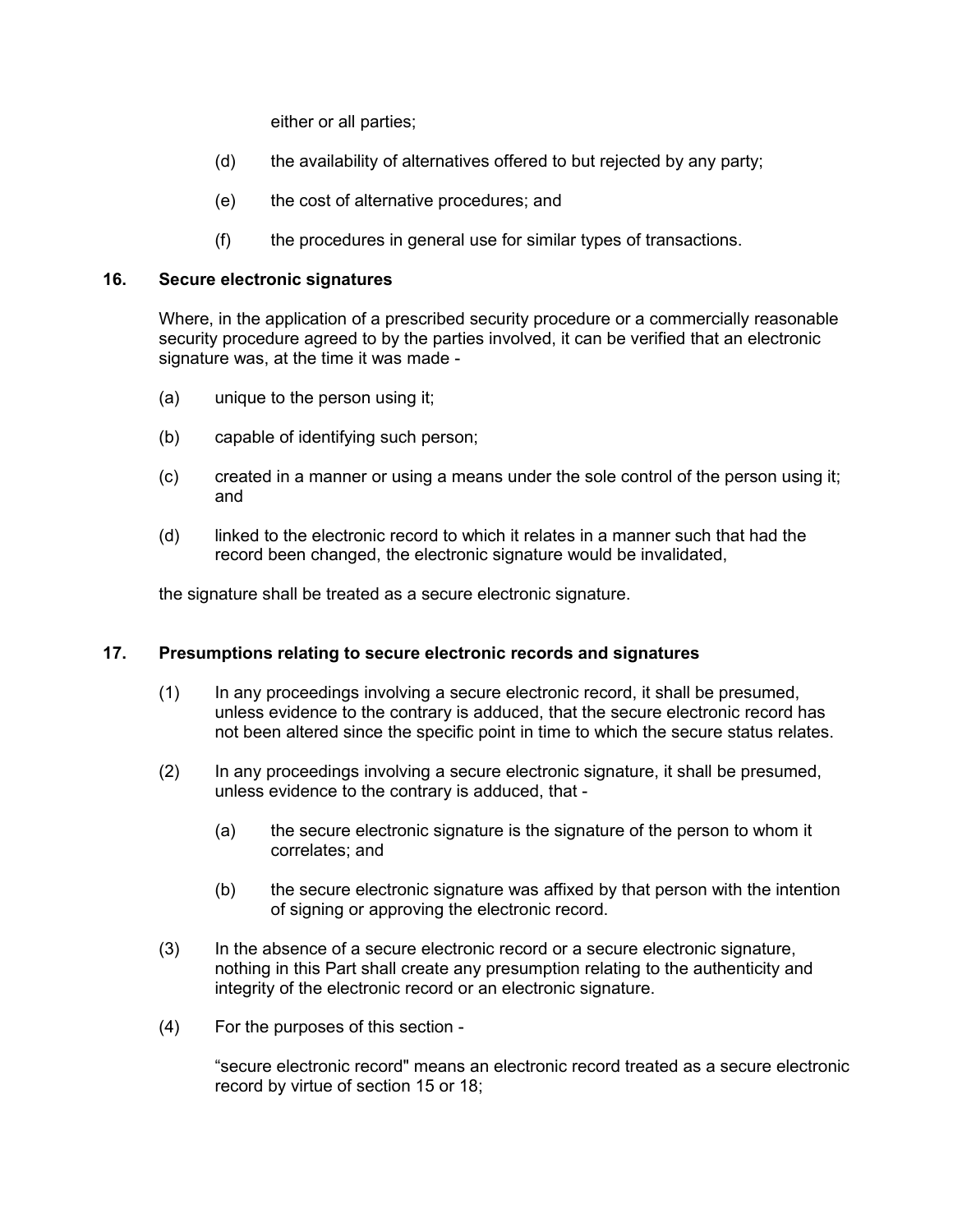"secure electronic signature" means an electronic signature treated as a secure electronic signature by virtue of section 16 or 19.

# **PART VI - EFFECT OF DIGITAL SIGNATURES**

#### **18. Secure electronic records with digital signatures**

<span id="page-13-0"></span>Where a digital signature is a secure electronic signature by virtue of section 19, the portion of an electronic record that is signed with a digital signature shall be treated as a secure electronic record.

#### **19. Secure digital signatures**

<span id="page-13-3"></span>Where any portion of an electronic record is signed with a digital signature, the digital signature shall be treated as a secure electronic signature with respect to such portion of the record, where -

- (a) the digital signature was created during the operational period of a valid certificate and is verified by reference to the public key listed in such certificate; and
- (b) the certificate is considered trustworthy, in that it is an accurate binding of a public key to a person's identity on grounds that -
	- (i) the certificate was issued by a licensed certification authority;
	- (ii) the certificate was issued by a certification authority outside Mauritius recognised forth is purpose by the Controller;
	- (iii) the certificate was issued by a public sector agency approved by the Minister to act as a certification authority on such conditions as he may impose; or
	- (iv) the originator and the addressee have expressly agreed to use a digital signature as a security procedure, and the digital signature was properly verified by reference to the public key of the originator.

# **20. Presumptions regarding certificates**

<span id="page-13-2"></span>It shall be presumed, unless evidence to the contrary is adduced, that any information, other than information identified as subscriber information which has not been verified, set out in a certificate issued by a licensed certification authority and accepted by the subscriber, is correct.

# **21. Unreliable digital signatutes**

<span id="page-13-1"></span>Unless otherwise provided for in any enactment or agreement, a person relying on a digitally signed electronic record shall assume the risk that the digital signature is invalid as a signature or authentication of the signed electronic record, where reliance on the digital signature is not reasonable under the circumstances having regard to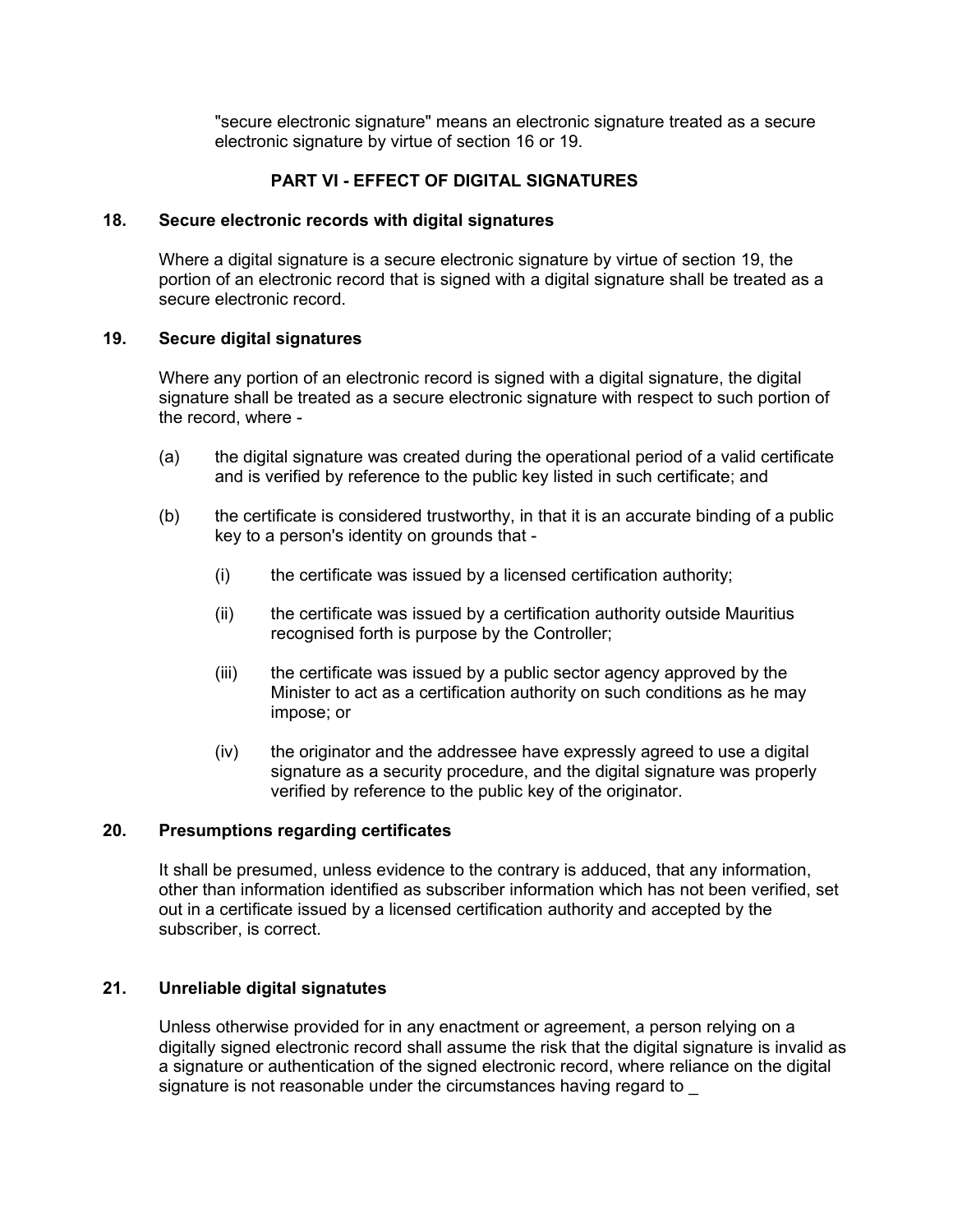- (a) any fact which the person relying on the digitally signed electronic record knows or has notice of, including a fact set out in the certificate or, incorporated in it by reference;
- (b) the value or importance of the digitally signed electronic record, if known;
- (c) the course of dealing between the person relying on the digitally signed electronic record and the subscriber and any available indication of reliability or unreliability other than the digital signature; and
- (d) any usage of trade, particularly trade conducted by trustworthy systems or other electronic means.

# **PART VII – 0BLIGATIONS RELATING TO DIGITAL SIGNATURES**

#### **22. Reliance on certificates**

<span id="page-14-3"></span>Any person relying on a digital signature shall also rely on a valid certificate containing the public key by which the digital signature can be verified.

# **23. Prerequisites to publication of certificates**

<span id="page-14-2"></span>No person shall publish a certificate or otherwise make it available to a person known by that person to be in a position to rely on the certificate or on a digital signature that is verifiable with reference to a public key listed in the certificate, where that Person knows that -

- (a) the certification authority referred to in the certificate has not issued it;
- (b) the subscriber listed in the certificate has lot accepted it; or
- (c) the certificate has been revoked or suspended, unless the publication is for the purpose of verifying a digital signature created prior to such suspension or revocation.

# <span id="page-14-1"></span>**PART VIII – 0BLIGATIONS OF CERTIFICATION AUTHORITIES**

#### **24. Trustworthy system**

Every certification authority shall utilise a trustworthy system in performing its services.

#### **25. Disclosure**

- <span id="page-14-0"></span>(1) A certification authority shall disclose-
	- (a) its certificate that contains the public key corresponding to the private key used by that certification authority to digitally sign another certificate, hereafter referred to as a certification authority certificate;
	- (b) any certification practice statement;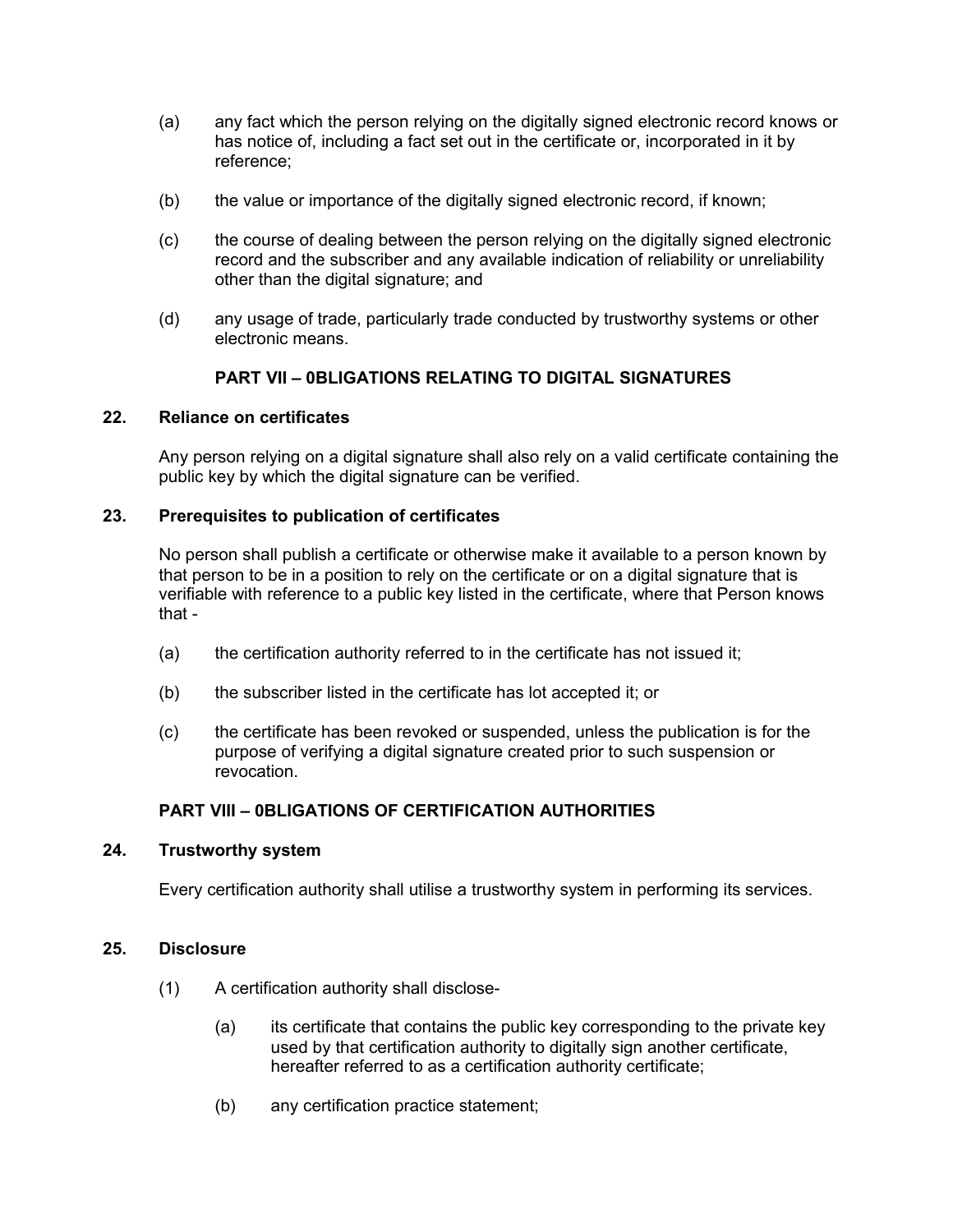- (c) notice of the revocation or suspension of its certification authority certificate; and
- (d) any other fact that materially and adversely affects either the reliability of a certificate that the authority has issued, or the authority's ability to carry out its obligations.
- (2) In the event of an occurrence that materially and adversely affects a certification authority's trustworthy system or its certification authority certificate, the certification authority shall-
	- (a) notify any person who is known to be or foreseeably will be affected by that occurrence; or
	- (b) act in accordance with procedures governing such an occurrence specified in its certification practice statement.

#### **26. Issuing of certificate**

- <span id="page-15-0"></span>(1) A certification authority may only issue a certificate to a prospective subscriber where it has -
	- (a) received a request to that effect from the prospective subscriber; and
	- (b) complied with
		- (i) where it has a certification practice statement, all the practices and procedures set forth in the certification practice statement including procedures regarding identification of the prospective subscriber; or
		- (ii) in the absence of a certification practice statement, the conditions in subsection (2).
- (2) In the absence of a certification practice statement, the certification authority may only issue a certificate to a prospective subscriber where it has ascertained that -
	- (a) the prospective subscriber is the person to be referred to in the certificate to be issued;
	- (b) in case the prospective subscriber is acting through an agent, the subscriber authorised the agent to have custody of the subscriber's private key and to request the issue of a certificate setting out the corresponding public key;
	- (c) the information in the certificate to be issued is accurate;
	- (d) the prospective subscriber rightfully holds the private key corresponding to the public key to be referred to in the certificate;
	- (e) the prospective subscriber holds a private key capable of creating a digital signature; and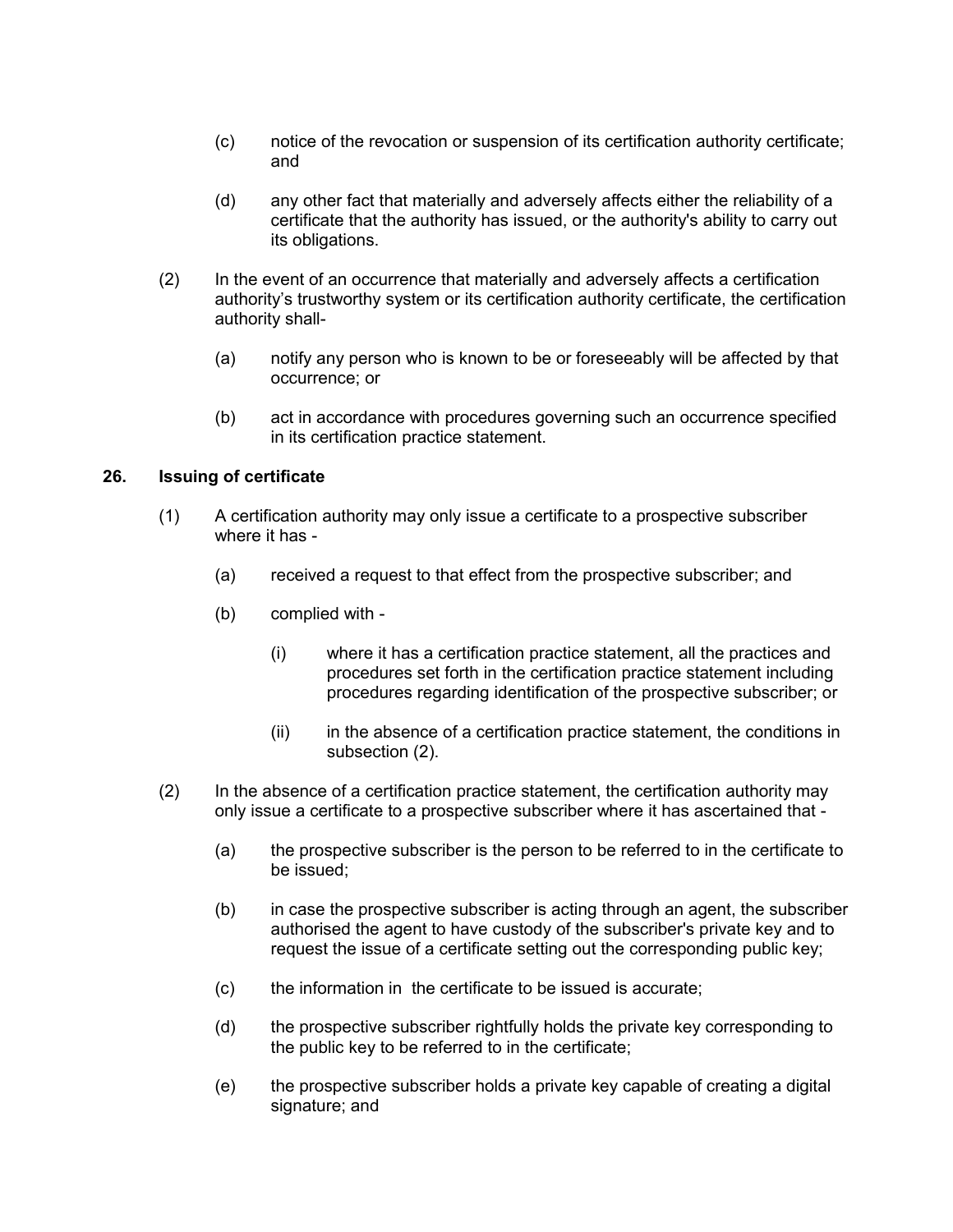(f) the public key to be referred to in the certificate can be used to verify a digital signature affixed by the private key held by the prospective subscriber.

# **27. Representations on issue of certificate**

- <span id="page-16-2"></span>(1) A certification authority shall, by the issue of a certificate, represent to a person who reasonably relies on the certificate or a digital signature verifiable by the public key referred to in the certificate that the certification authority has issued the certificate in accordance with any certification practice statement incorporated by reference in the certificate or of which the relying person has notice.
- (2) In the absence of any certification practice statement, the certification authority shall, subject to subsection (3), represent that -
	- (a) it has complied with all applicable requirements of this Act in issuing the certificate, and where it has published the certificate or otherwise made it available to a person relying on it that the subscriber referred to in the certificate has accepted it;
	- (b) the subscriber identified in the certificate holds the private key corresponding to the public key referred to in the certificate;
	- (c) the subscriber's public key and private key constitute a functioning key pair;
	- (d) the information in the certificate is accurate, unless it has stated in the certificate, or incorporated by reference in the certificate a statement, that the accuracy of specified information is not confirmed; and
	- (e) it has no knowledge of any material fact which would, if it had been included in the certificate, adversely affect the reliability of the representations in paragraphs (a) to (d).
- (3) Where there is a certification practice statement which has been incorporated by reference in the certificate, or of which the person relying on it has notice, subsection (2) shall apply to the extent that the representations are not inconsistent with the certification practice statement.

# **28. Suspension of certificate**

<span id="page-16-1"></span>A certification authority shall, unless it has otherwise agreed with the subscriber, immediately suspend a certificate which it has issued to the subscriber upon a request by -

- (a) the subscriber referred to in the certificate; or
- <span id="page-16-0"></span>(b) a person duly authorised to act on behalf of the subscriber.

# **29. Revocation of certificate**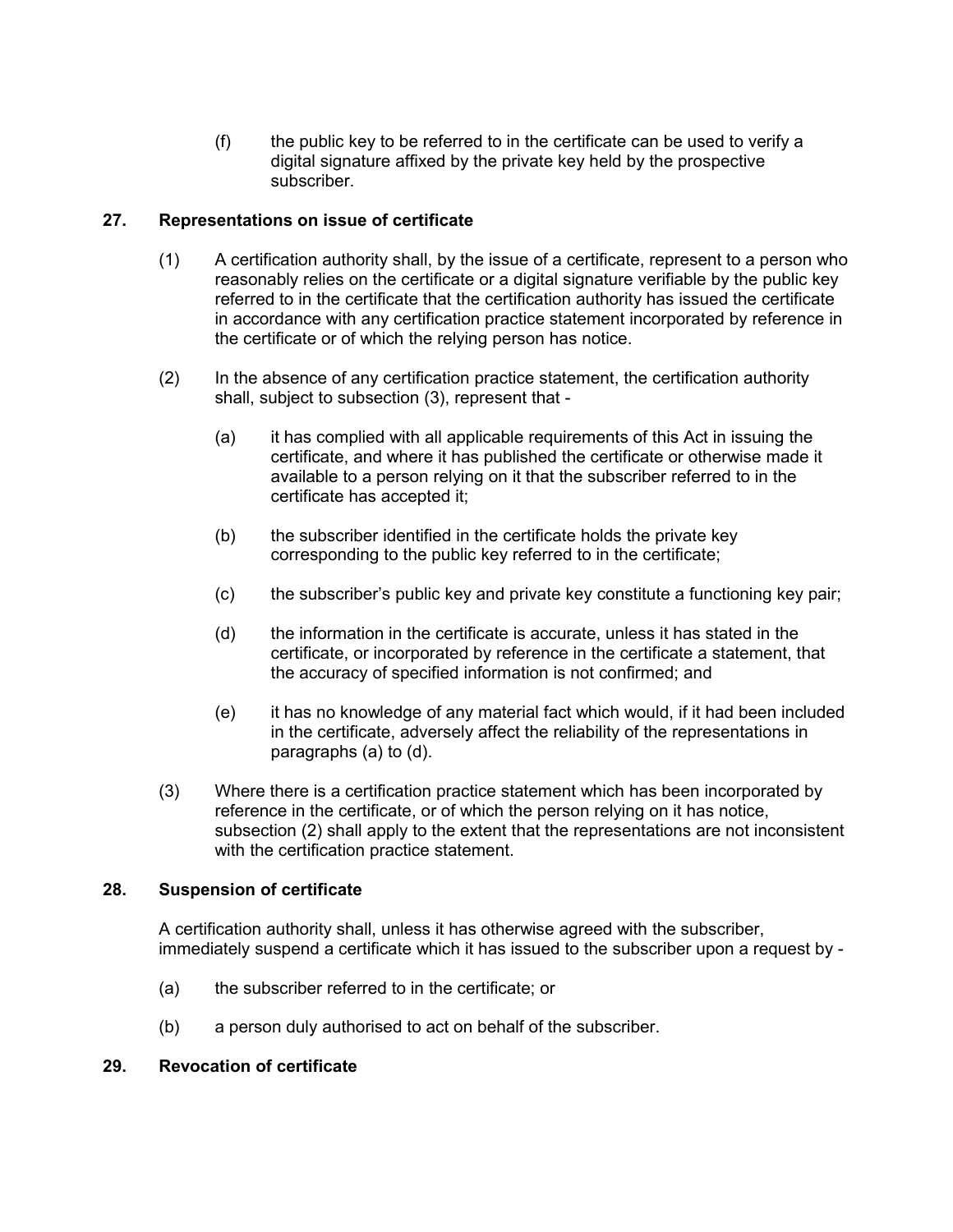A certification authority shall revoke a certificate upon receiving a request to the effect by the subscriber referred to in the certificate after confirming that the person making the request is the subscriber, or is an agent of the subscriber with authority to make the request.

#### **30. Revocation without subscriber's consent**

- <span id="page-17-3"></span>(1) A certification authority shall, without the consent of the subscriber, revoke a certificate where -
	- (a) a material fact represented in the certificate is false;
	- (b) a requirement for the issue of the certificate was not satisfied;
	- (c) the certification authority's private key or trustworthy system is compromised in a manner materially affecting the certificate's reliability;
	- (d) an individual subscriber is dead; or
	- (e) a subscriber is dissolved, wound-up or otherwise ceases to exist.
- (2) The certification authority shall immediately notify the subscriber referred to in the revoked certificate of any revocation under subsection (1)(a), (b) or (c).

#### **31. Notice or suspension**

- <span id="page-17-2"></span>(1) A certification authority shall, upon the suspension of a certificate, forthwith publish a notice of the suspension in the repository specified in the certificate for that purpose.
- (2) Where more than one repository is specified, the certification authority shall publish notices of the suspension in every repository.

#### **32. Notice of revocation**

- <span id="page-17-1"></span>(1) The certification authority shall, upon revocation of a certificate, forthwith publish a notice of the revocation in the repository specified in the certificate for that purpose
- (2) Where more than one repository is specified, the certification authority shall publish notices of the revocation in every repository.

# **PART IX. 0BLIGATIONS OF SUBSCRIBERS**

## **33. Generating key pair**

- <span id="page-17-0"></span>(1) Subject to subsection (2), where a subscriber generates a key pair of which the public key is to be set out in certificate and accepted by the subscriber, the subscriber shall generate the key pair using a trustworthy system.
- (2) Subsection (1) shall not apply to a subscriber who generates a key pair using a system approved by a certification authority.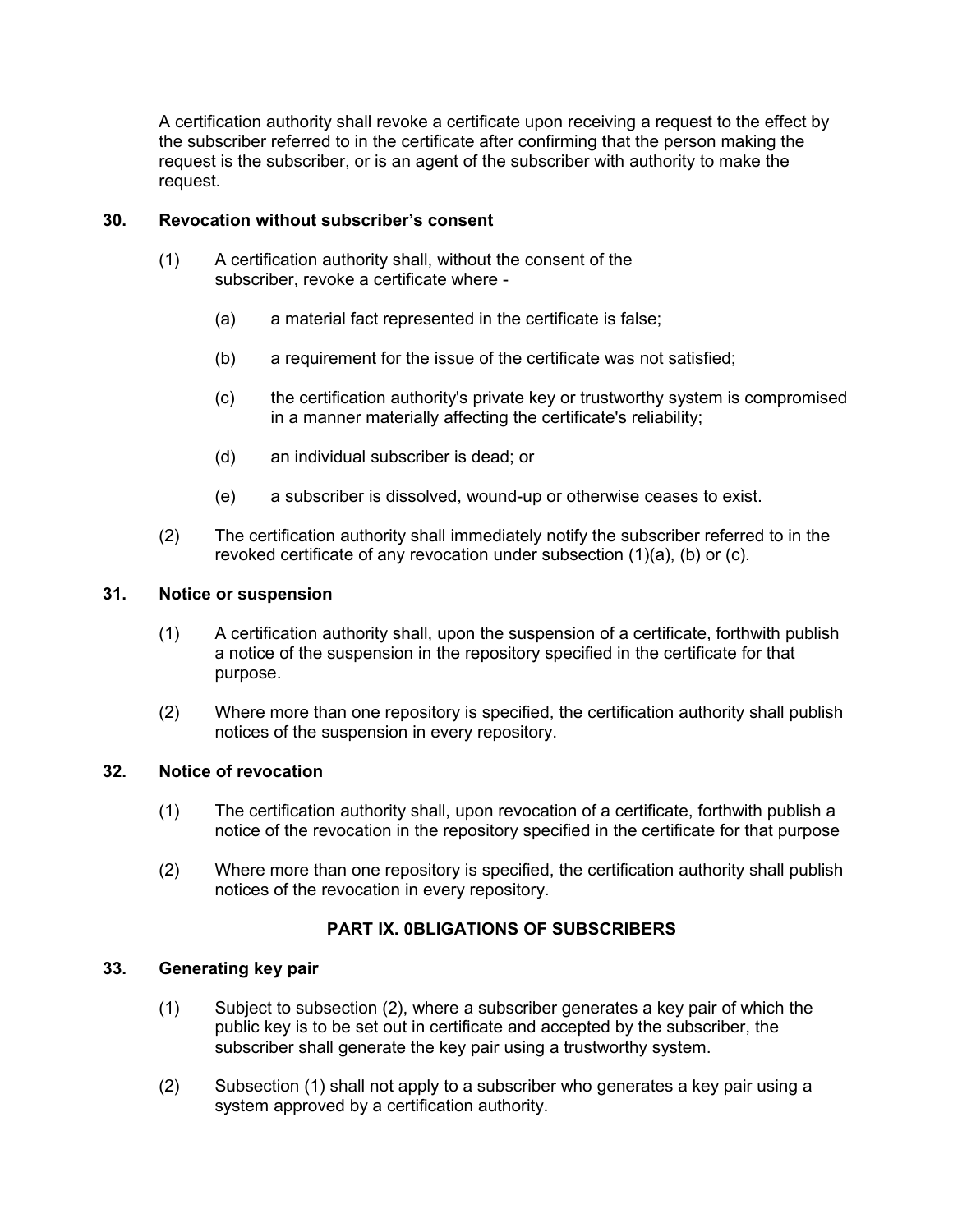# **34. Acceptance of certificate**

- <span id="page-18-3"></span>(1) A subscriber shall be deemed to have accepted a certificate where he -
	- (a) publishes or authorises the publication of the certificate
		- (i) to any other person; or
		- (ii) in a repository; or
	- (b) otherwise demonstrates approval of the certificate while knowing or having, notice of its contents.
- (2) A subscriber referred to in a certificate shall, by accepting a certificate, certify to any person who may rely on the information contained in the certificate that -
	- (a) he rightfully holds the private key corresponding to the public key referred to in the certificate;
	- (b) every representation made by him to the certification authority which is material to the information set out in the certificate are true; and
	- (c) all information in the certificate that is within his knowledge is true.

# **35. Control of private key**

- <span id="page-18-2"></span>(1) A subscriber identified in a certificate shall, on accepting a certificate -
	- (a) exercise reasonable care to retain control of the private key corresponding to the public key referred to in the certificate; and
	- (c) prevent its disclosure to create his digital signature.
- (2) Subsection (1) shall continue to apply during
	- (a) the operational period of the certificate; and
	- (b) any period of suspension of the certificate.

# **36. Initiating suspension or revocation**

<span id="page-18-1"></span>Where the private key corresponding to the public key referred to in a certificate has been compromised or otherwise becomes unreliable, a subscriber who has accepted the certificate shall forthwith request the relevant certification authority to suspend or revoke the certificate.

# **PART X - REGULATION OF CERTIFICATIONAUTHORITIES**

# <span id="page-18-0"></span>**37. Controller of Certification Authorities**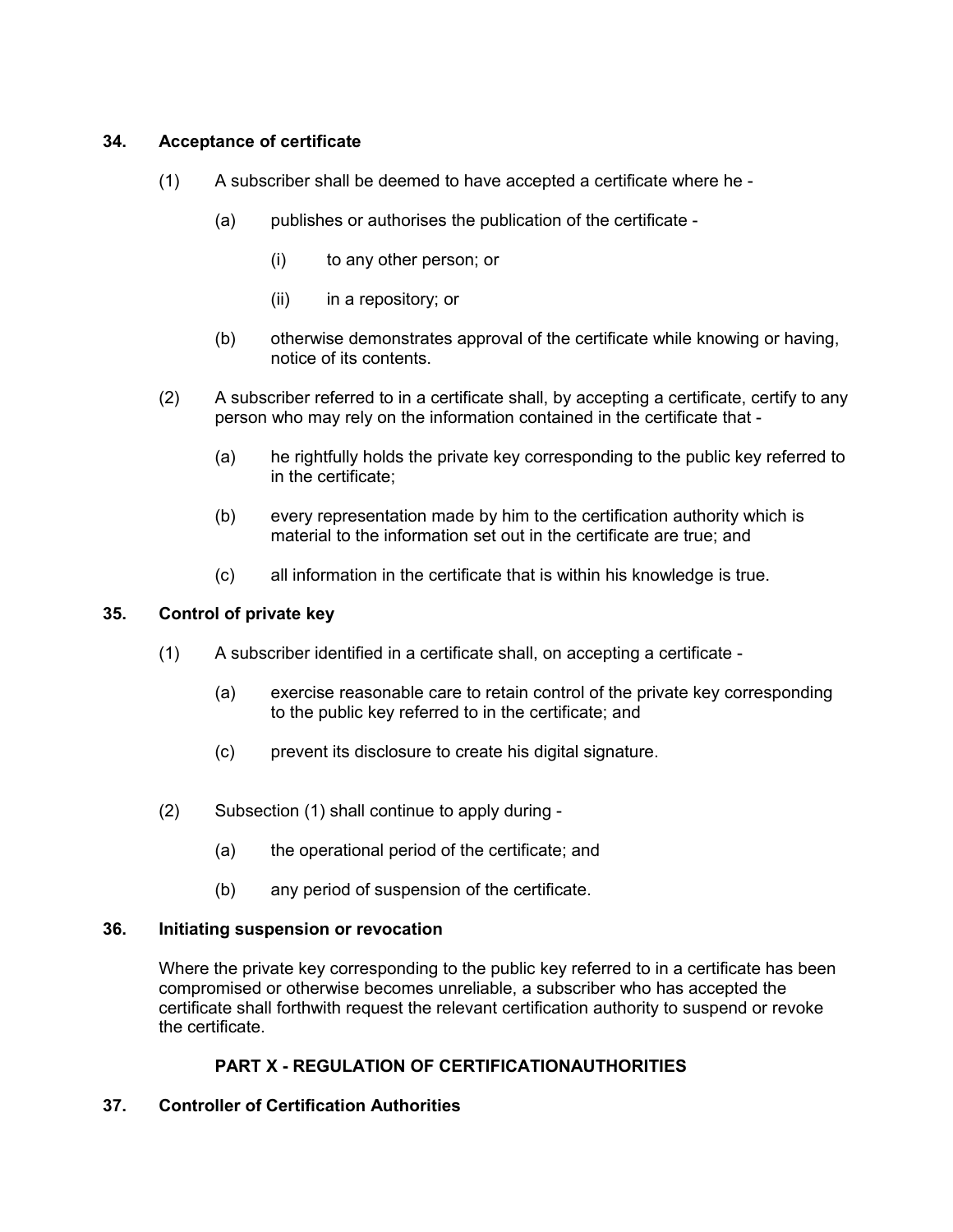- (1) There shall be, for the purposes of this Act, a Controller of Certification Authorities.
- (2) For the purposes of this Act, the ICT Authority shall be the Controller and may be assisted by such of its officers and other members of its staff as may be necessary.

#### **Amended by [Act No. 7 of 2009]**

- (3) The Controller shall maintain a publicly accessible database containing a certification authority disclosure record for each licensed certification authority which shall contain such particulars as may be prescribed.
- (4) In the application of the provisions of this Act to certificates issued by the Controller and to digital signatures verified by reference to those certificates, the Controller shall be deemed to be a licensed certification authority.

# **Amended by [Act No. 7 of 2009]**

#### **38. Recommended reliance limit**

- <span id="page-19-2"></span>(1) A licensed certification authority shall, where it issues a certificate to a subscriber, specify a recommended reliance limit in the certificate.
- (2) The licensed certification authority may specify different limits in different certificates.

# <span id="page-19-1"></span>**39. Liability limits for licensed certification authorities**

A licensed certification authority shall not be liable -

- (a) for any loss caused by reliance on a false or forged digital signature of a subscriber, where it has acted in compliance with the requirements of this Act relating thereto;
- (b) in excess of the amount specified in the certificate as its recommended reliance limit for either -
	- (i) a loss caused by reliance on a misrepresentation in the certificate of any fact that the licensed certification authority is required to confirm; or
	- (ii) failure to comply with sections 26 and 27 in issuing the certificate.

# **PART XI - PUBLIC SECTOR USE OF ELECTRONIC RECORDS AND SIGNATURES**

#### **40. Acceptance of electronic filling and issue of documents**

<span id="page-19-0"></span>(1) A public sector agency which, pursuant to any enactment-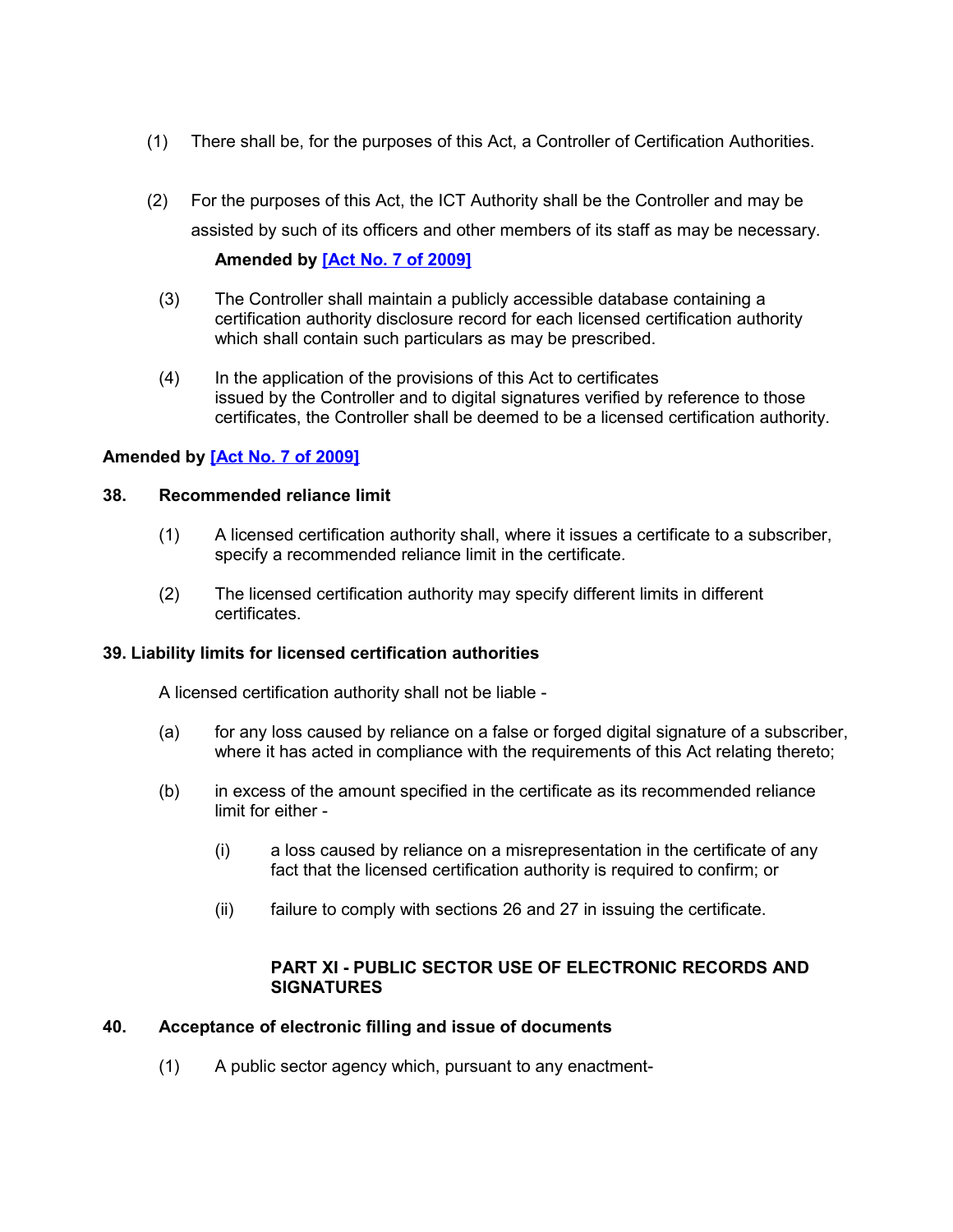- (a) accepts the filing of documents, or requires that documents be be created, kept or issued
- (b) issues any notice, claim, licence permit or authorisation or approval;
- (c) provides for any payment and the method and manner of such payment; or
- (d) has to keep records,

may, notwithstanding anything to the contrary in the enactment-

- (i) accept the filing of such documents, or the creation or keeping of such documents in electronic form;
- (ii) issue such notice, claim, licence, permit, authorisation or approval in electronic form;
- (iii) make such payment in electronic form; or
- (iv) convert written records into electronic records.
- (3) Where a public sector agency decides to perform any of the functions referred to in subsection (1)(i), (ii) or (iii), it may specify-
	- (a) the manner and format in which the electronic records shall be filed, created, kept or issued;
	- (b) Where the electronic records have to be signed, the type of electronic signature required including, where applicable, a requirement that the sender uses a digital signature or other electronic signature;
	- (c) the manner and format in which the signature shall be affixed to the electronic record, and the identity of or criteria that shall be met by any certification authority used by the person filing or issuing the document;
	- (d) control processes and procedures appropriate to ensure adequate integrity, security and confidentiality of electronic records or payments; and
	- (e) any other required attributes for electronic records or payments that are currently specified for corresponding paper documents.

# **PART XII – ADMINISTRATION**

#### **41. Confidentiality**

<span id="page-20-0"></span>(1) No person who has, pursuant to any power conferred under this Part, obtained access to an electronic record, book, register, correspondence, information, document or other material shall disclose such electronic record, book, register, correspondence, information, document or other material to any other person except for the purposes of this Act or pursuant to an order made by the Judge in Chambers.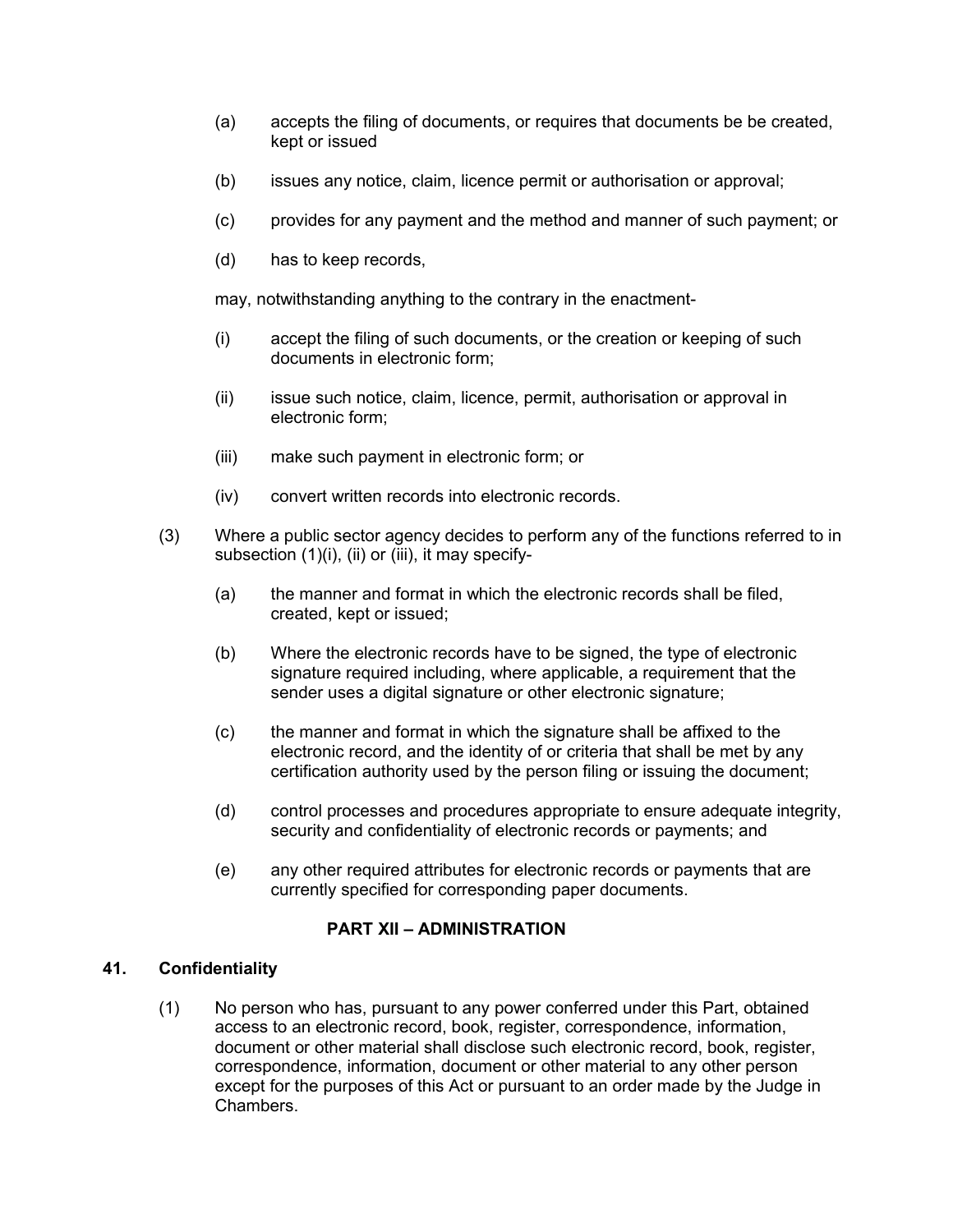- (2) The Judge shall not make an order of disclosure under subsection (1) unless he is satisfied that -
	- (a) the applicant is acting in the discharge of his duties;
	- (b) the information is material to any judicial proceedings;
	- (c) the disclosure is otherwise necessary, in all the circumstances.

#### **42**. **Authorised officer**

<span id="page-21-3"></span>(1) The Controller may in writing delegate any of his powers under this Part to an authorised officer.

#### **Amended by [Act No. 7 of 2009]**

(2) In exercising any of the powers of enforcement under this Act, an authorised officer shall, on demand, produce to the person against whom he is acting the authority issued to him by the Controller.

#### **Amended by [Act No. 7 of 2009]**

#### **43. Directions by Controller**

<span id="page-21-2"></span>The Controller may, for the purposes of ensuring compliance with this Act, by notice in writing, direct a certification authority to take such measures or cease such activities as may be necessary.

#### **44. Production of documents and data**

<span id="page-21-1"></span>The Controller or an authorised officer may -

- (a) require the production of records, accounts, data and documents kept by a certification authority and inspect, examine and take copies of any of them;
- (b) require the production of an identification document from any person in relation to any offence under this Act;
- (c) make such inquiry as may be necessary to ascertain whether this Act has been complied with;
- (d) retain, for such period as he considers necessary, any record, account, data or document specified in paragraph (a) or (b).

#### <span id="page-21-0"></span>**45. Power of access to computers and data**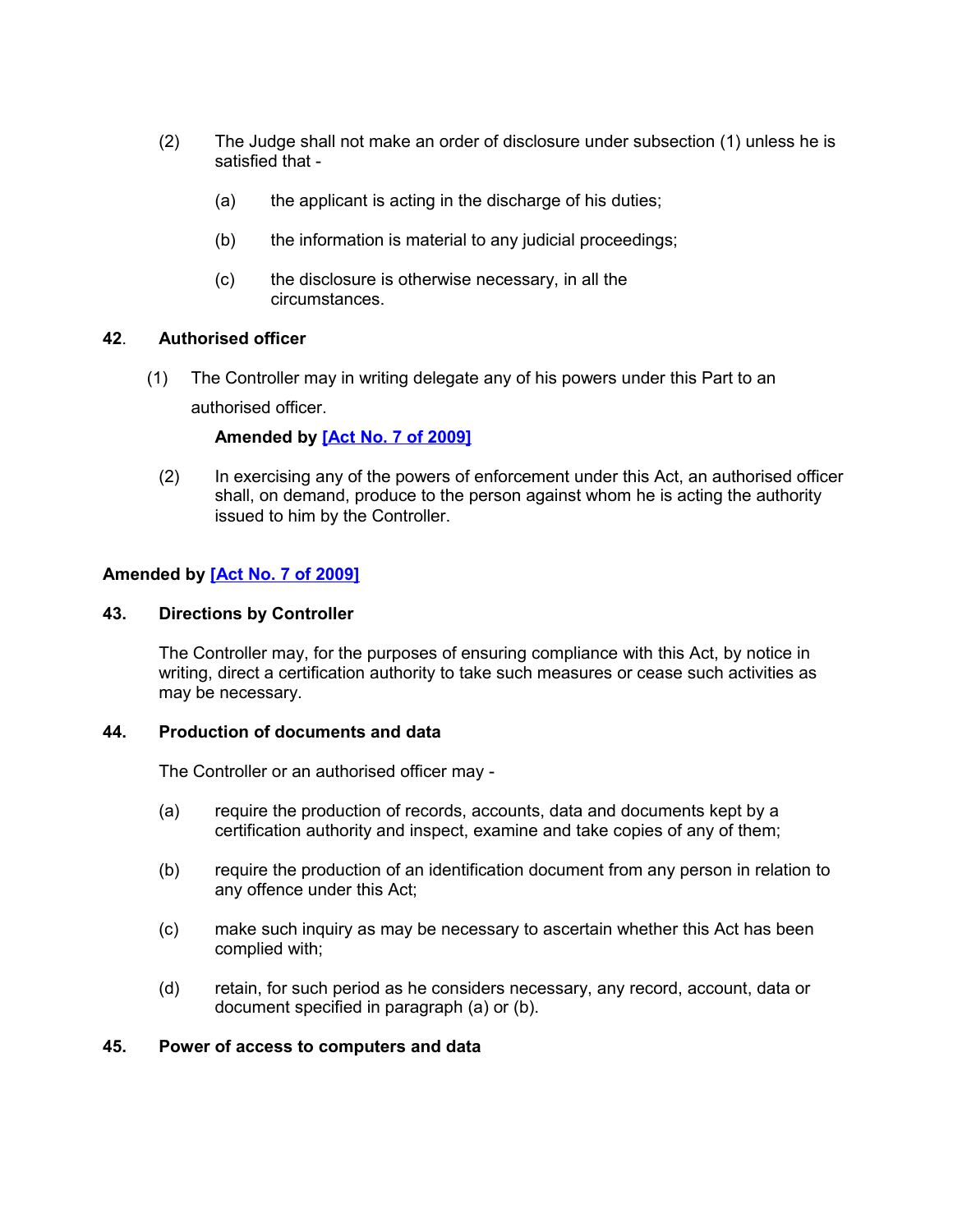- (1) Subject to subsection (2), the Controller or an authorised officer may, at all reasonable times, enter any business premises or place where any business is carried on or anything is done in connection with the business and -
	- (a) (i) have access to and inspect and check the operation of any computer system and any associated apparatus or material which he has reasonable cause to suspect is or has been in use;
		- (ii) use or cause to be used any such computer system to search any data contained in or available to such computer system; or
	- (b) require
		- (i) the person by whom or on whose behalf the Controller or authorised officer has reasonable cause to suspect the computer system is or has been so used; or
		- (ii) any person having charge of, or otherwise concerned with the operation of, the computer system, apparatus or material,

to provide him with such reasonable technical and other assistance as he may require for the purposes of paragraph (a).

(2) Subsection (1) shall not apply to any person who carries on any banking business regulated by the Banking Act 1988 or the Bank of Mauritius Act.

# **46. Warrant to search and seize**

- <span id="page-22-0"></span>(1) Subject to subsection (2), where the Controller has reasonable ground to believe that an offence has been, is being or is likely to be committed under this Act, he may apply to a District Magistrate for the issue of a warrant to an authorised officer to -
	- (a) enter and search any business premises or place where any business is carried on or anything is done in connection with the business;
	- (b) inspect or examine any equipment, apparatus, material, record, document or other information, whether kept on computer or otherwise, found therein; and
	- (c) seize any such equipment, apparatus, material, record, document or other information, where such seizure is necessary for any examination or investigation.
- (2) Subsection (1) shall not apply to any person referred to in section 45(2).
- (4) Any equipment, apparatus, material, record, document or other information seized under subsection (1)(c) shall be returned to the person from whom they were seized when no longer required.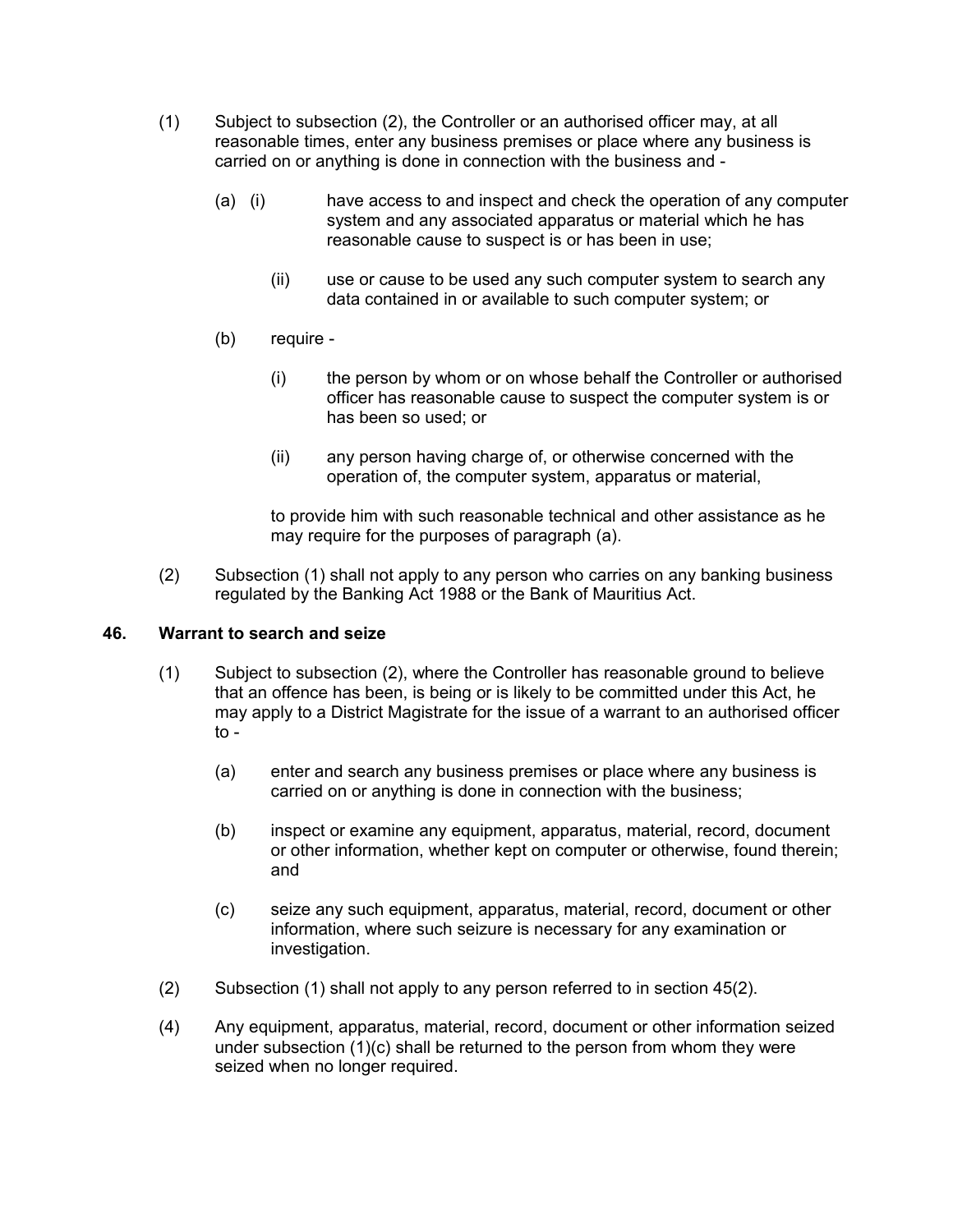<span id="page-23-0"></span>The Controller or an authorised officer may, for the purposes of this Act, make use of the services of a police officer who shall assist the Controller or authorised officer, as the case may be.

# **Added by [Act No. 7 of 2009]**

#### **PART XIII - MISCELLANEOUS**

#### **47. Offences**

- <span id="page-23-1"></span>(1) Any person who knowingly and with intent to defraud, creates, publishes or otherwise make available a certificate in breach of section 23, shall commit an offence and shall, on conviction, be liable to a fine not exceeding 100,000 rupees and to imprisonment for a term not exceeding 5 years.
- (2) Any person who knowingly misrepresents to a certification authority his identity or authorisation for the purpose of requesting for a certificate or for suspension or revocation of a certificate, shall, on conviction, be liable to a fine not exceeding 100,OOO rupees and to imprisonment for a term not exceeding 5 years.
- (3) Any subscriber who, for the purposes of obtaining a certificate
	- (a) makes any inaccurate or incomplete statement;
	- (b) gives any incorrect or false information; or
	- (c) makes any material misrepresentation,

to a certification authority shall commit an offence and shall on conviction, be liable to a fine not exceeding 100,000 rupees and to imprisonment for a term not exceeding 12 months.

- (4) Any person who contravenes section 41 shall commit an offence and shall on conviction, be liable to a fine not exceeding 100,000 rupees and to imprisonment for a term not exceeding 12 months.
- (5) Any person who fails to comply with any direction under section 43 shall commit an offence and shall on conviction, be liable to a fine not exceeding], 100,000 rupees and to imprisonment for a term not exceeding 12 months.
- (6) Any person who obstructs the lawful exercise of the powers of the Controller or any authorised officer under section 45(l)(a) or who fails to comply with a request under section 45(l)(b) shall commit an offence and shall, on conviction, be liable to a fine not exceeding 100,000 rupees and to imprisonment for a term not exceeding 12 months.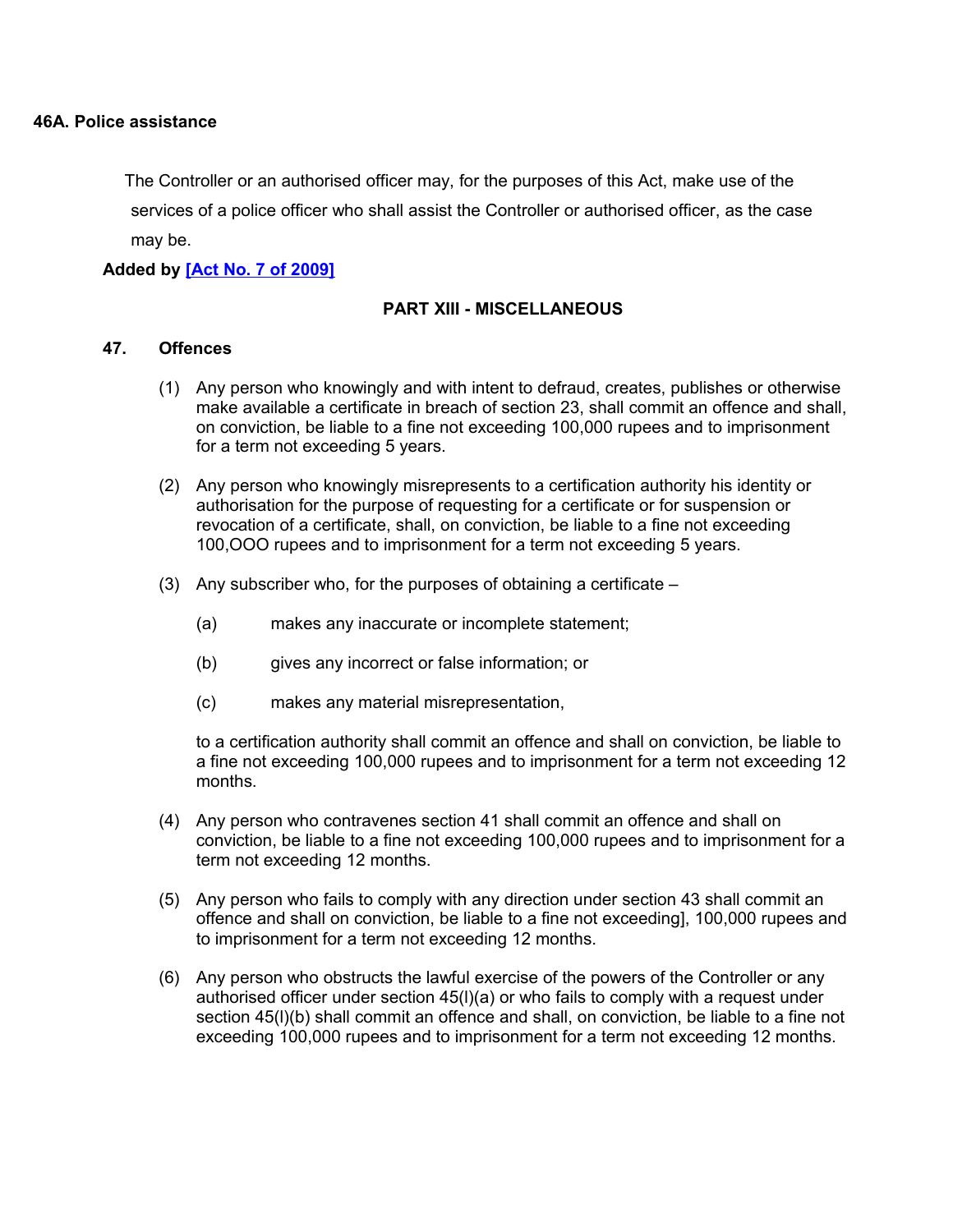- (7) Any person who obstructs, impedes, assaults or interferes with the Controller or any authorised officer in the performance of his functions under this Act shall commit an offence.
- (8) Any person who otherwise contravenes any other provision of this Act shall commit an offence.
- (9) Any person who commits an offence in respect of which no penalty is provided shall, on conviction, be liable to a fine not exceeding 50,000 rupees and to imprisonment for a term not exceeding 6 months.

# **48. Consent of Director of Public Prosecutions**

<span id="page-24-2"></span>No prosecution in respect of any offence under this Act shall be instituted except with the consent of the Director of Public Prosecutions.

## **49**. **Jurisdiction**

<span id="page-24-1"></span>Notwithstanding any other enactment, the Intermediate Court shall have jurisdiction to try an offence under this Act and may impose any penalty provided in this Act including forfeiture.

#### **50**. **Regulations**

- <span id="page-24-0"></span>(1) The Minister may make such regulations as he thinks fit for the purpose of this Act.
- (2) Any regulations made under subsection (1) may provide for
	- (a) the regulating and licensing of certification authorities;
	- (b) the securing of digital signatures and electronic signatures;
	- (c) applications for licences or renewal of licences of certification authorities and their authorised representatives and matters incidental thereto;
	- (d) the activities of certification authorities including the manner, method and place of soliciting business, the conduct of such solicitation and the prohibition of such solicitation of members of the public by certification authorities which are not licensed;
	- (e) the standards to be maintained by certification authorities;
	- (f) the appropriate standards with respect to the qualifications, experience and training of applicants for any licence or their employees;
	- (g) the conditions for the conduct of any of its activities and for certification practice statement by a certification authority;
	- (h) the content and distribution of written, printed, electronic or visual material and advertisements that may be distributed or used by a person in respect of a digital certificate or key;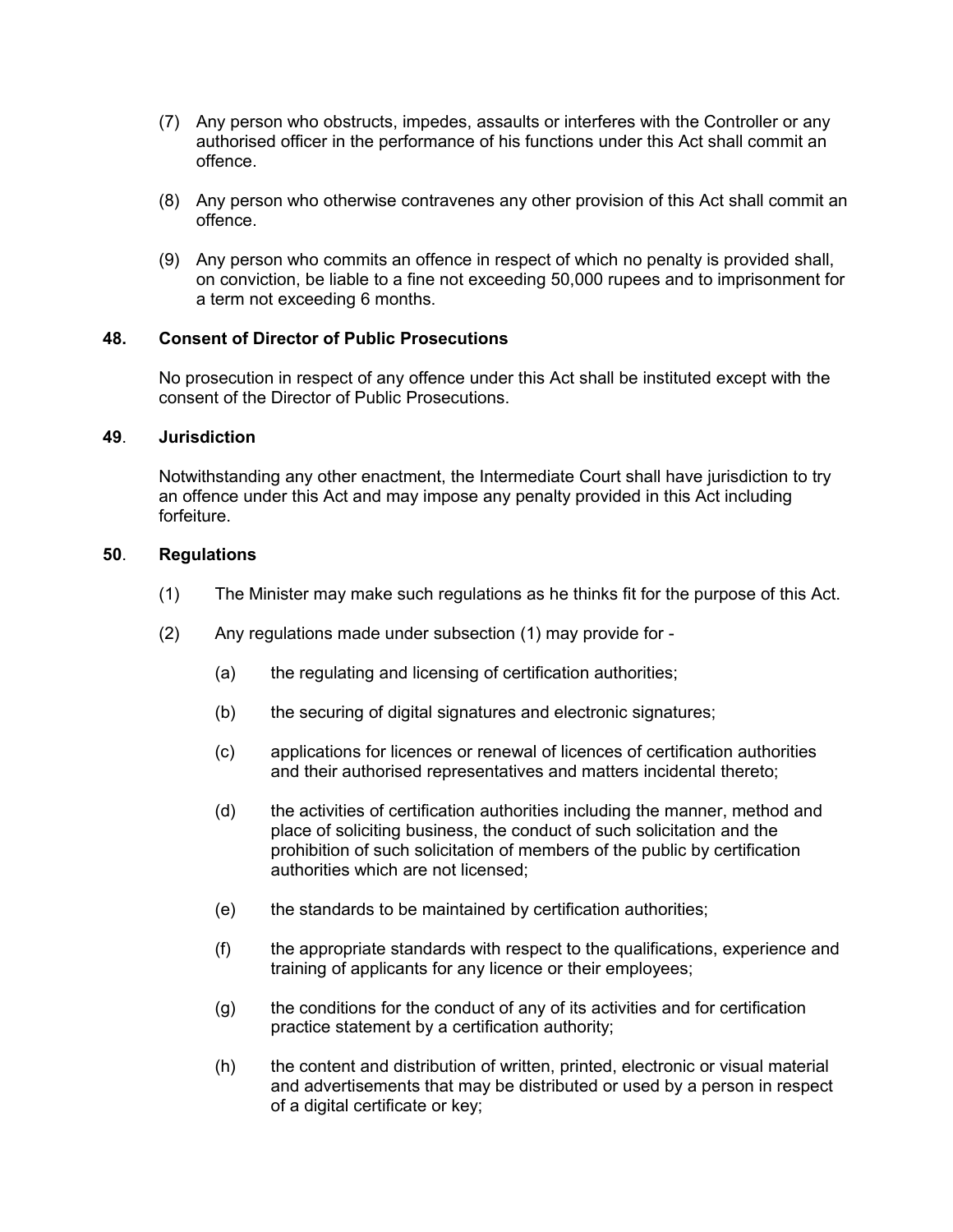- (i) the form and content of a digital certificate or key;
- (j) the particulars to be recorded in, or in respect of, accounts kept by-certification authorities;
- (k) the appointment and remuneration of an auditor appointed and for the costs of an audit;
- (l) the establishment and regulation of any electronic system by a certification authority, whether by itself or in conjunction with other certification authorities, and for the imposition and variation of such requirements, conditions or restrictions as may be imposed by the Controller;
- (m) the manner in which a holder of a licence conducts its dealings with its customers, conflicts of interest involving the holder of a licence and its customers, and the duties of a holder of a licence to its customers with respect to digital certificates;
- (n) the recognition of a certification authority outside Mauritius that satisfies the requirements -
	- (i) for the recommended reliance limit, specified in a certificate issued by the certification authority;
	- (ii) referred to in section 19;
- (o) ensuring the quality of repositories and the services they provide including provisions for the standards, licensing or accreditation of repositories;
- (p) giving effect to the obligations of Mauritius under any international treaty, convention or agreement save and to the extent that these regulations are not inconsistent with this Act;
- (q) the levying of fees and for the taking of charges.
- (3) Any regulations made tinder this section may provide that any person who contravenes them shall commit an offence and shall, on conviction, be liable to a fine not exceeding 50,000 rupees and to imprisonment for a term not exceeding 6 months.

# **51. Transitional Provision**

<span id="page-25-1"></span>Where a certification authority which had been carrying on business or operating as a certification authority before the commencement of this Act has become a licensed certification authority not later than 6 months hereafter, any certificate issued by the certification authority before the commencement of this Act, to the extent that it satisfies the requirements of this Act, shall be deemed to have been issued under this Act by a licensed certification authority and shall have effect accordingly.

#### <span id="page-25-0"></span>**52. Consequential amendments**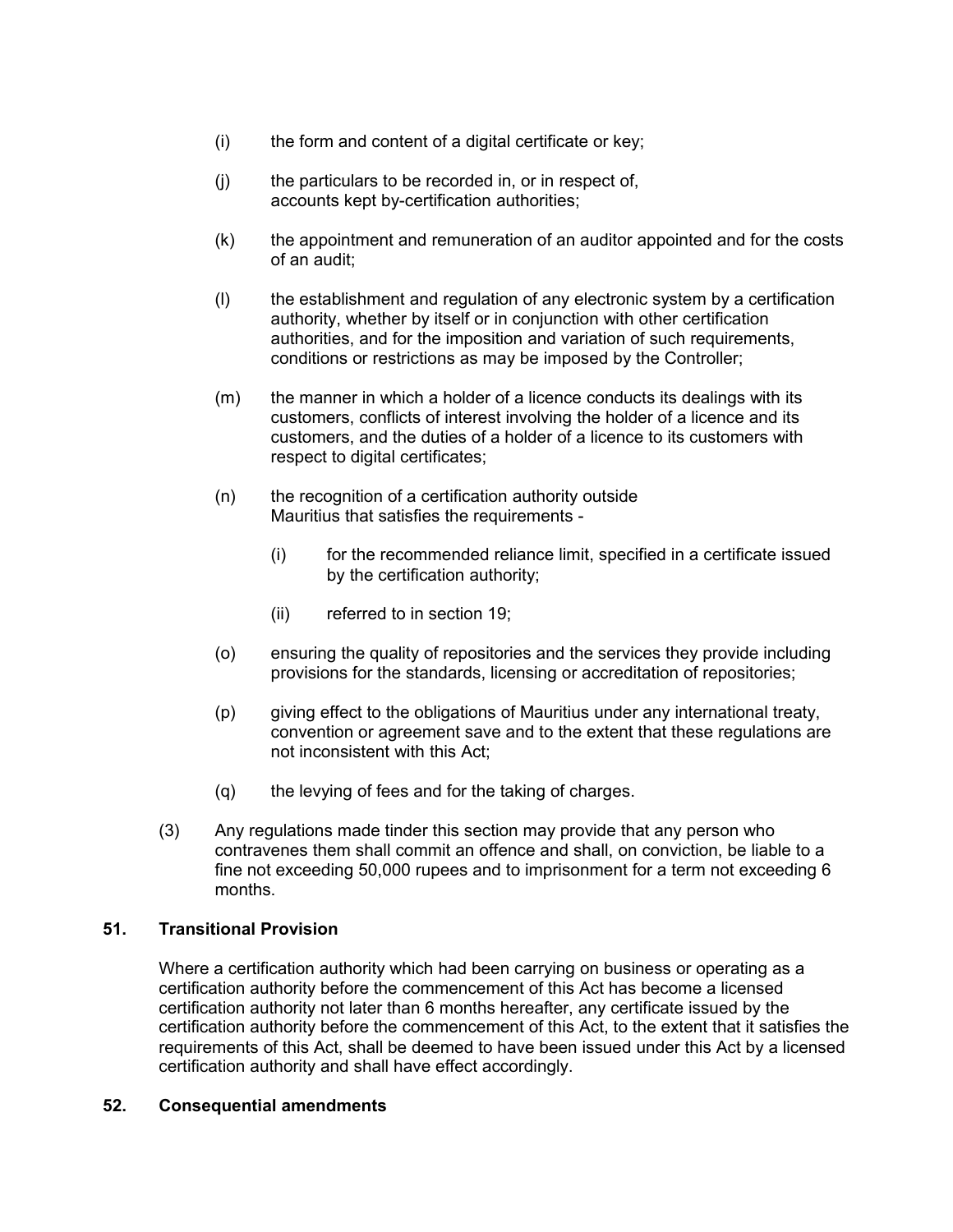The Code Napoleon is amended in "Livre Troisieme", "Titre Troisieme", "Chapitre Sixieme", "Section Premiere"-

- (a) by inserting, immediately after the title "De la preuve litterale", the following new paragraph, the existing paragraphs I, II, III, IV and V being accordingly renumbered II, III, IV, V and VI respectively -
- I Dispositions generales
- 1316-1 La preuve litterale, ou preuve par ecrit, resulte d'une suite de lettres, de caracteres, de chiffres ou de tous autres signes ou symboles dotes d'une signification intelligible, quelsque soient leur support et leurs modalites de transmission.
- 1316-2 L'ecrit sous forme electronique est admis en preuve au meme titre que l'ecrit sur support papier, sous reserve que puisse etre dument identifiee la personne dont il emane et qu'il soit etabli et conserve dans des conditions de nature a en garantir l'integrite conformement aux dispositions de L'Electronic Transactions Act 2000.
- 1316-3 Lorsque la loi n'a pas fixe d'autres principes,et a defaut de convention valable entre les parties, le juge regle les conflits de preuve litterate en determinant par tous moyens le titre le plus vraisemblable, quel qu'en soit le support.
- 1316-4 L'ecrit sur support electronique a la meme force probante.
- 1316-5 La signature necessaire a la perfection d'un acte juridique identifie celui qui l'appose. Elle manifeste le consentement des parties aux obligations qui decoulent de cet acte. Quand elle est apposee par un officier public, elle confere l'authenticite a l'acte.

Lorsqu'elle est electronique, elle consiste en l'usage d'un procede fiable d'identification garantissant son lien avec l'acte auquel elle s'attache. La fiabilite de ce procede est presumee, jusqu'a preuve contraire, lorsque la signature electronique est cree, l'identite du signataire assuree et l'integrite de l'acte garantie, conformement aux dispositions de l'Electronic Transactions Act 2000.

(b) in article 1317, by adding, immediately after the existing alinea, the following new alinea -

Il peut etre dresse sur support electronique s'il est etabli et conserve conformement aux dispositions de l'Electronic Transactions Act 2000.

(c) in article 1326, by deleting the words "de sa main" and replacing them by the words "par lui-meme".

#### <span id="page-26-0"></span>**53. Commencement**.